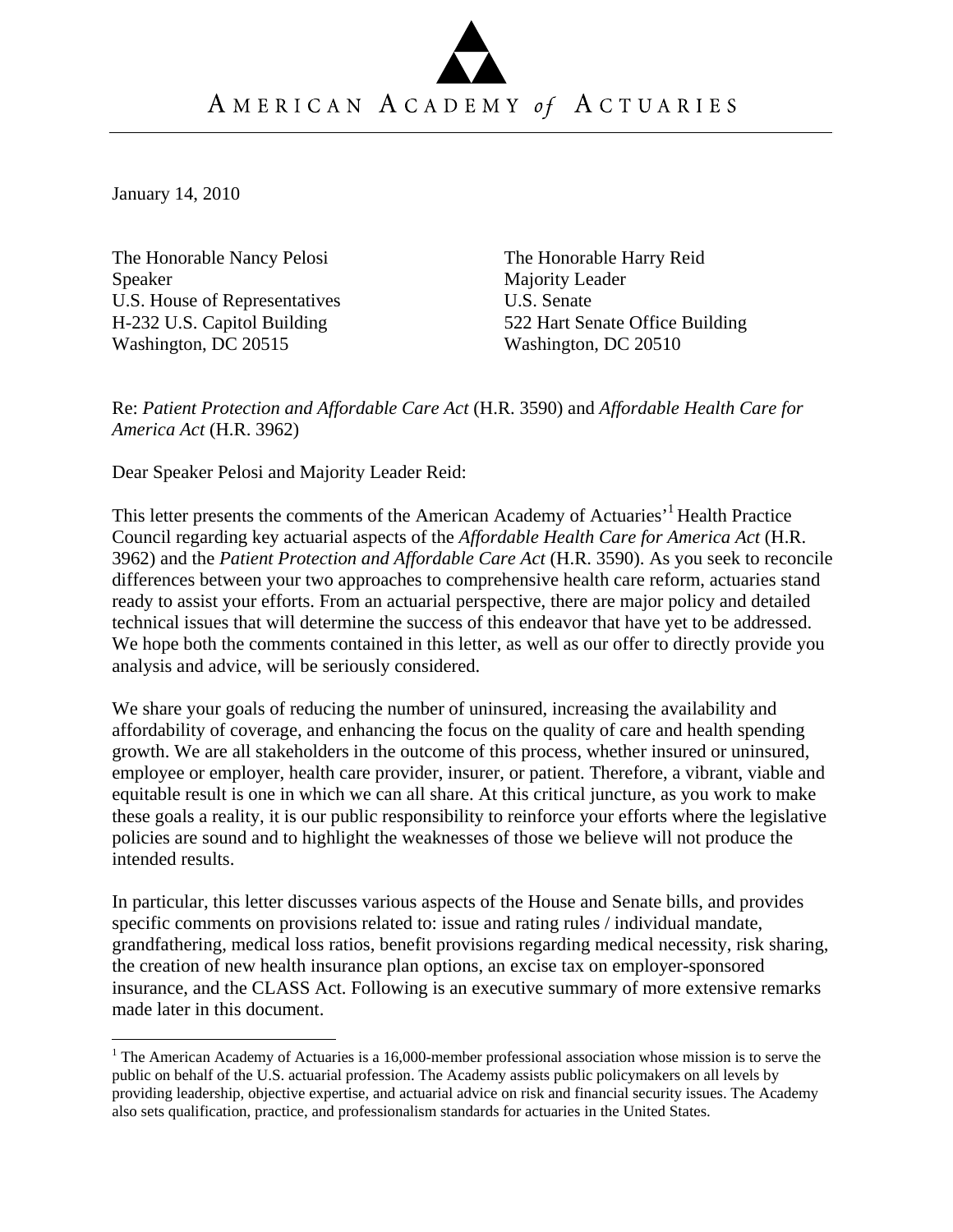# **Executive Summary**

- *Issue and rating restrictions / individual mandate—*The House and Senate bills both impose new issue and rating restrictions, including narrow restrictions on allowable premium variations by age. Both bills would also impose an individual mandate, an integral component of health reform. The individual mandate provisions are relatively weak, however, which limits their effectiveness to reduce the adverse selection that would arise due to the new market rules. Allowing wider premium variations by age and/or strengthening the individual mandate would reduce adverse selection and increase the viability of the reformed market. Increasing the financial penalties would strengthen the mandate, as would not allowing individuals to increase their benefit levels outside of the annual open-enrollment period, allowing individuals to move up only one coverage level from one year to the next, and after the first year, allowing previously uninsured new enrollees to purchase only the lowest plan option rather than a more generous plan.
- *Grandfathering provisions*—To the extent that the proposed market reforms would result in significant premium increases for individuals with existing coverage, the grandfathering provisions in the bills would insulate to various degrees individuals with existing coverage from experiencing rate shock. In the Senate bill, however, the grandfathering provisions would not extend to individuals purchasing coverage after enactment but prior to when new market reforms become effective in 2014. Such individuals would not have protection against rate shock unless their coverage already followed the new rules. Making the effective date for the grandfathering provisions Dec. 31, 2013 rather than the date of enactment would eliminate this concern. If the Senate bill retains the earlier effective date, it should clarify that the new plan provisions designed to take effect in 2010 (e.g., prohibition of lifetime benefit limits) do not void grandfathered status. And both the House and Senate bills should include a mechanism for allowing plans with minor coverage changes to retain grandfathered status.
- *Medical loss ratios—*The House and Senate bills would both impose minimum medical loss ratio requirements on insurers in the individual and group markets. When imposing such requirements, it is important to recognize how these ratios vary across markets. It would be difficult for insurers in the individual market to satisfy the loss ratios that are typical in the current small and large group markets. With respect to how loss ratios are calculated, it is important to include as part of claims not only the value of expenses for activities that improve health care quality, but also cost containment expenses. In addition, a sufficient lag time for adjustment is needed between enactment and the effective dates of medical loss ratio requirements.
- *Essential benefit package—medical necessity—*The House bill includes language that could void current health coverage agreements on the definition of "medical necessity." The House bill defines an essential benefit package very broadly to include services provided "in accordance with generally accepted standards of medical or other appropriate clinical or professional practice." This differs from the more comprehensive, court-approved medical necessity language commonly in effect for health plans and health care providers. Based on historical experience with policy provisions, replacing this definition could reduce the ability of physicians and health insurance companies to promote sound medical practice, evidence-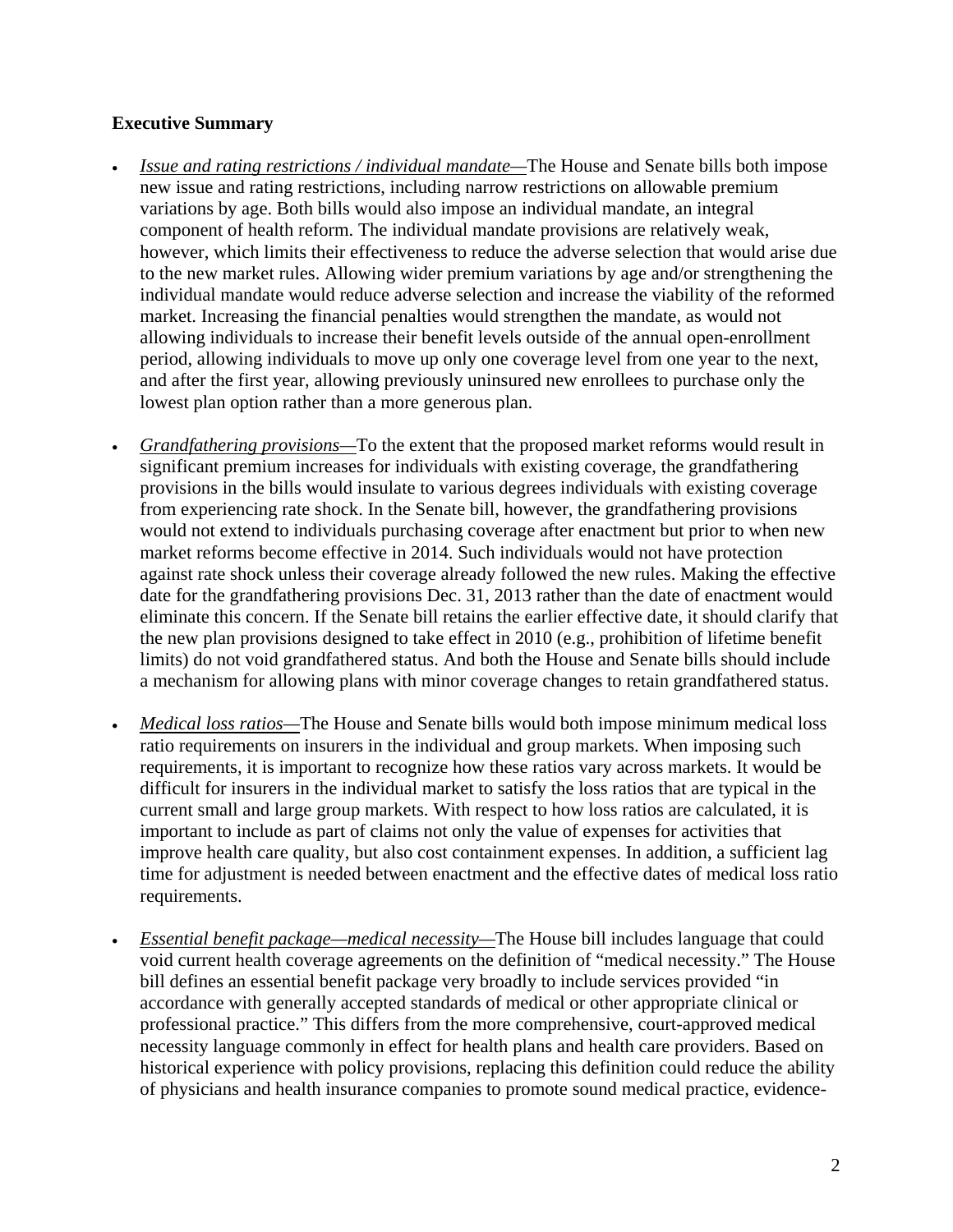based medical practice, and quality of care. It could also hinder Congress' efforts to incorporate comparative effectiveness research.

- *Risk-sharing provisions—*The House and Senate bills both use risk-adjustment mechanisms to address the risks associated with plans attracting less-healthy participants relative to other plans. Risk adjustment helps make payments to plans more commensurate with the risk they are bearing, thereby reducing the incentives for competing plans to avoid individuals with higher than average health care needs. The temporary reinsurance mechanism in the Senate bill would provide additional protection to insurers against unexpected high-cost claims. In addition, the Senate bill's temporary risk-corridor mechanism would protect insurers from the pricing risk associated with extending coverage to the currently uninsured; it would also guard against windfall insurer profits.
- *Creation of new health insurance plans—*The House and Senate bills would both facilitate the creation of health insurance cooperatives. In addition, the House bill would create a public plan option and the Senate bill would create multi-state plans. These new plans would meet many of the requirements needed to ensure a "level playing field," such as operating under the same rules governing private plans and requiring that premium rates be actuarially sound. However, unlike private plans, the public plan and health insurance cooperative would have access to government loans to fund start-up costs. The allocations for these loans might not be enough to cover plan start-up needs if enrollment is higher than expected, if initial pricing is not adequate to cover claims and expenses, or if average enrollee claims are higher than expected due to adverse selection. The presence of risk-sharing mechanisms would reduce, but not eliminate the losses associated with inadequate initial pricing or higher-than-expected claims.
- *Excise tax on employer-sponsored health insurance—*The Senate provision to impose an excise tax on high-cost plans is based in part on the premise that health spending growth can be reduced by discouraging overly generous health plans. However, by focusing on premiums, the provision is not necessarily targeted on overly generous plans. Allowing for adjustments beyond those related to early retirees and high-cost industries, or basing the excise tax on the actuarial value of the plan rather than the premium, would better target the tax.
- *CLASS Act—*The House and Senate bills each include the CLASS Act, a voluntary insurance program for purchasing long-term care services. However, the program is likely to suffer from severe adverse selection leading to high premiums and threatening the long-term viability of the program. Additional restrictions on eligibility to limit adverse selection are needed.

The sections that follow provide more detail on these issues.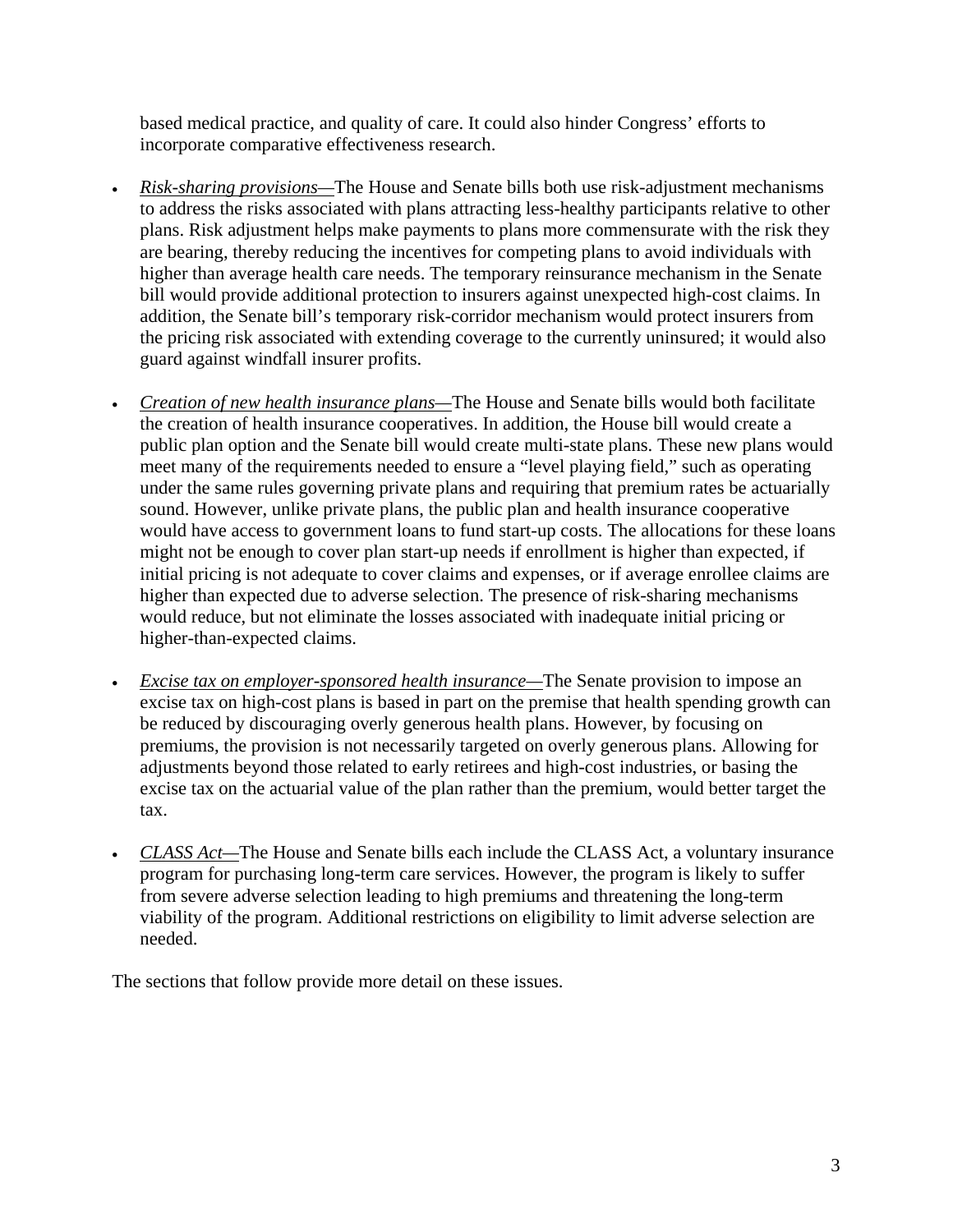| <b>House</b>                                                                                                                                                                                                                                                                                          | <b>Senate</b>                                                                                                                                                                                                                                                                                                                                                                                                                                                                                                                    |  |
|-------------------------------------------------------------------------------------------------------------------------------------------------------------------------------------------------------------------------------------------------------------------------------------------------------|----------------------------------------------------------------------------------------------------------------------------------------------------------------------------------------------------------------------------------------------------------------------------------------------------------------------------------------------------------------------------------------------------------------------------------------------------------------------------------------------------------------------------------|--|
| H.R. 3962 as passed on Nov. 7, 2009                                                                                                                                                                                                                                                                   | H.R. 3590 as passed on Dec. 24, 2009                                                                                                                                                                                                                                                                                                                                                                                                                                                                                             |  |
| <b>Issue and Rating Restrictions</b>                                                                                                                                                                                                                                                                  |                                                                                                                                                                                                                                                                                                                                                                                                                                                                                                                                  |  |
| Guaranteed issue and renewal.<br>No pre-existing condition exclusions.<br>Allow premium variation based only on age (2 to 1)<br>ratio), area, and family enrollment<br>Annual open enrollment period.<br>$(\$§211-213)$                                                                               | Guaranteed issue and renewal.<br>No pre-existing condition exclusions.<br>Allow premium variation based only on age (3 to 1)<br>$\bullet$<br>ratio), area, family enrollment, and tobacco use (1.5<br>to 1 ratio).<br>Annual open enrollment period.<br>$(\$1201)$                                                                                                                                                                                                                                                               |  |
| <b>Individual Mandate</b>                                                                                                                                                                                                                                                                             |                                                                                                                                                                                                                                                                                                                                                                                                                                                                                                                                  |  |
| Requires individuals to have acceptable health<br>coverage.<br>Penalty: 2.5 percent tax on adjusted gross income<br>above the filing threshold, up to the national<br>average premium.<br>Exemption for individuals with adjusted gross<br>income less than the filing threshold.<br>$(\$401, \$501)$ | Requires individuals to have qualifying coverage.<br>$\bullet$<br>Penalty: The greater of a flat dollar amount (\$95 in<br>$\bullet$<br>2014, \$495 in 2015, \$750 in 2016, indexed<br>thereafter) and a percentage of household income<br>(0.5 percent in 2014, 1.0 percent in 2015, 2.0)<br>percent thereafter, up to the national average<br>premium for a bronze plan).<br>Exemptions for those whose lowest cost option<br>exceeds 8 percent of income and for those with<br>incomes below the poverty level.<br>$(\$1501)$ |  |

### **Issue and Rating Restrictions / Individual Mandate**

A major goal of the House and Senate bills is to increase access to insurance coverage, regardless of health status. Securing affordable coverage requires that insurance markets attract a broad cross section of risks. If an insurance plan attracts only those with higher-than-average expected health care spending, otherwise known as adverse selection, then premiums will be higher than average to reflect this higher spending. By attracting healthier individuals, health plans will ultimately be able to keep premiums more affordable and stable.

Both the House and Senate bills would require guaranteed issue and renewal and would limit premium variations considerably. Implementing these changes without making other changes to the incentives to purchase insurance coverage would exacerbate the extent of adverse selection, especially in the individual health insurance market. However, both bills also include an individual mandate, employer responsibility provisions, and premium subsidies, which would mitigate the adverse selection arising from more restrictive issue and rating rules.

An individual mandate is an integral component of both bills. Such a mandate is necessary to ensure that adverse selection will not lead to dramatic premium increases or a premium spiral. However, the financial penalties associated with the bills' individual mandates are fairly weak compared to coverage costs, especially during the first years of the Senate plan when the financial penalties are being phased in. An individual mandate will bring low-risk individuals into a pool only to the extent that it is effective and enforceable. To be effective, the penalties for not complying with the mandate must be meaningful compared to the premium faced. Otherwise, low-risk individuals will be more likely to pay the penalty and forgo coverage, thus putting upward pressure on premiums.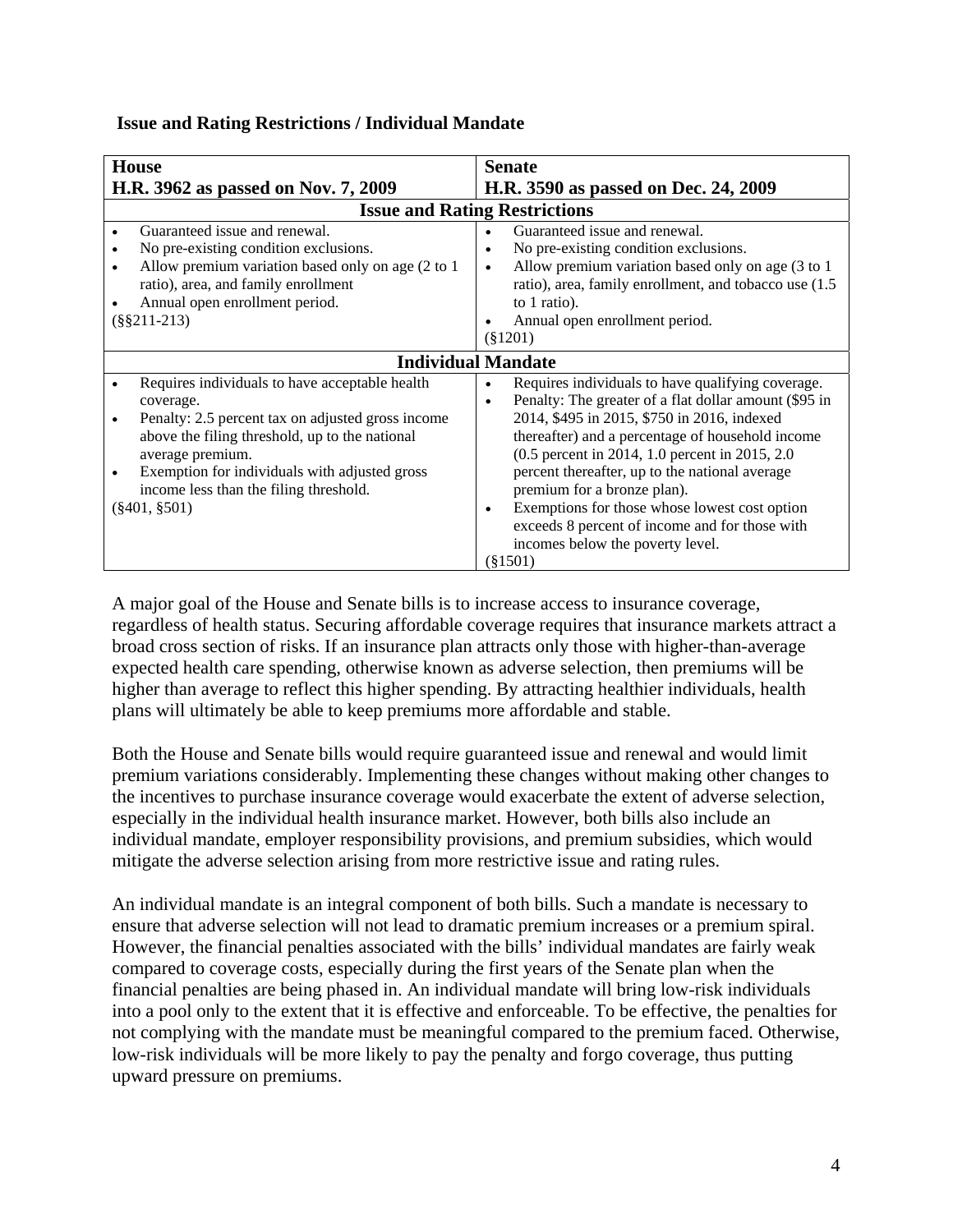In both the House and Senate bills, the low penalties associated with the individual mandate are particularly problematic given the market reform rules that limit premium variations by age. The narrower the allowed premium variation, the stronger the individual mandate needs to be so that low-risk individuals obtain and keep coverage. Moving to a narrow limit on premium variations by age, such as the proposed 2-to-1 and 3-to-1 limits, could result in dramatic premium changes, compared to what individuals are facing currently. In particular, younger individuals in states that currently allow underwriting and wider premium variations by age could see much higher premiums than they face currently (and may have chosen to forgo). The premiums for young and healthy individuals would likely be high compared to the penalty, especially in the early years, but even after fully phased in, thus likely leading many to forgo coverage.

Allowing wider premium variations by age and/or strengthening the mandate could help increase the value of obtaining coverage for young and healthy enrollees, thus increasing the viability of the market. Increasing financial penalties would increase the cost of forgoing coverage and could increase participation rates. Non-financial incentives could also be used to strengthen the mandate's effectiveness. Both the House and Senate bills contain provisions for annual open enrollment periods. This would limit an individual's ability to forgo purchasing coverage until health care needs arise. Allowing people to move up only one coverage level from one year to the next (i.e., from bronze to silver, but not from bronze to gold), would also help mitigate adverse selection. As would not allowing people to increase benefit levels within the year outside of the open enrollment period.

Adverse selection could also be reduced if, after the first year, new enrollees who were previously uninsured are allowed to purchase a bronze plan/basic plan only (or catastrophic plan, if available), rather than being able to enroll in a more generous plan. Then the next year they could move up one plan level. This would provide more incentives for people to purchase coverage sooner rather than later, and would limit the impact of adverse selection for those holding off purchasing coverage until they have health care needs. Charging higher premiums for those who hold off purchasing coverage or imposing additional waiting periods could also accomplish similar results.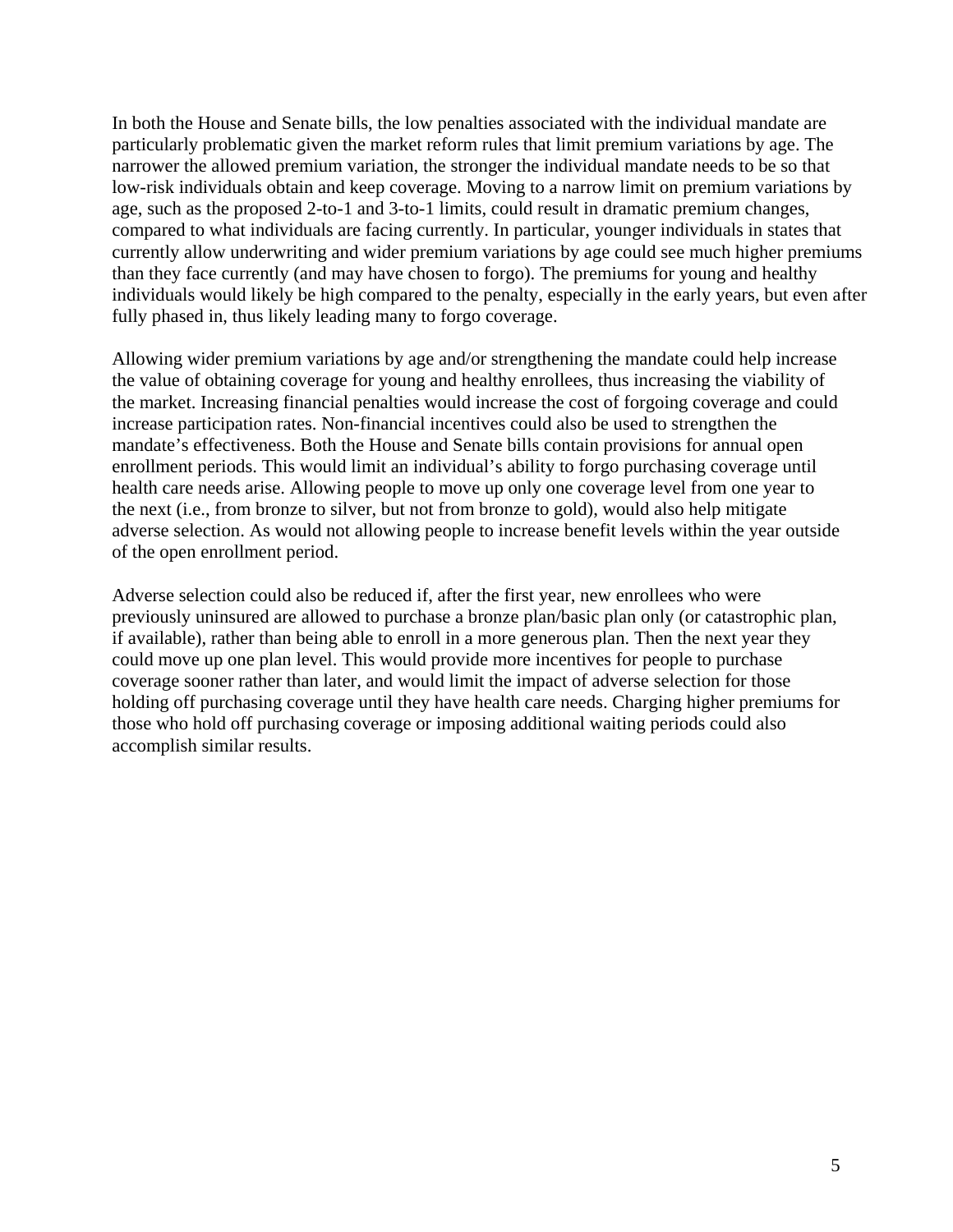# **Grandfathering Provisions and Selected Provisions Taking Effect in 2010**

|                                                  | <b>Grandfathering Provisions</b>                                                                                                                                                                                                                                                                                                                                                                                                                                                                                                                                                                                                                                                                                                                                                                                                                                                                                                                                                                                                                                                                            |                                                                                                                                                                                                                                                                                                                                                                                                                                                                                                                                                                 |  |
|--------------------------------------------------|-------------------------------------------------------------------------------------------------------------------------------------------------------------------------------------------------------------------------------------------------------------------------------------------------------------------------------------------------------------------------------------------------------------------------------------------------------------------------------------------------------------------------------------------------------------------------------------------------------------------------------------------------------------------------------------------------------------------------------------------------------------------------------------------------------------------------------------------------------------------------------------------------------------------------------------------------------------------------------------------------------------------------------------------------------------------------------------------------------------|-----------------------------------------------------------------------------------------------------------------------------------------------------------------------------------------------------------------------------------------------------------------------------------------------------------------------------------------------------------------------------------------------------------------------------------------------------------------------------------------------------------------------------------------------------------------|--|
|                                                  | <b>House</b>                                                                                                                                                                                                                                                                                                                                                                                                                                                                                                                                                                                                                                                                                                                                                                                                                                                                                                                                                                                                                                                                                                | <b>Senate</b>                                                                                                                                                                                                                                                                                                                                                                                                                                                                                                                                                   |  |
|                                                  | H.R. 3962 as passed on Nov. 7, 2009                                                                                                                                                                                                                                                                                                                                                                                                                                                                                                                                                                                                                                                                                                                                                                                                                                                                                                                                                                                                                                                                         | H.R. 3590 as passed on Dec. 24, 2009                                                                                                                                                                                                                                                                                                                                                                                                                                                                                                                            |  |
| $\bullet$                                        | Individual: Individual health insurance coverage can<br>be maintained indefinitely as it exists on Dec. 31,<br>2012 as long as there are no changes to the plan's<br>terms or conditions, including benefits and cost-<br>sharing. Premium increases must be applied<br>uniformly to enrollees in the same risk group.<br>Group: Group health insurance plans can be<br>maintained as they exist as of Dec. 31, 2012.<br>Provides a five-year grace period thereafter to meet<br>the new standards regarding insurance and benefit<br>requirements.<br>$(\$202)$                                                                                                                                                                                                                                                                                                                                                                                                                                                                                                                                            | Individual health insurance policies and group<br>$\bullet$<br>health plans can be maintained as they exist on the<br>day of enactment.<br>$(\$1251)$                                                                                                                                                                                                                                                                                                                                                                                                           |  |
|                                                  |                                                                                                                                                                                                                                                                                                                                                                                                                                                                                                                                                                                                                                                                                                                                                                                                                                                                                                                                                                                                                                                                                                             | <b>Selected Provisions Taking Effect in 2010</b>                                                                                                                                                                                                                                                                                                                                                                                                                                                                                                                |  |
| 2010:                                            | Effective for plan years beginning on or after Jan. 1,                                                                                                                                                                                                                                                                                                                                                                                                                                                                                                                                                                                                                                                                                                                                                                                                                                                                                                                                                                                                                                                      | Effective for plan years beginning on or after six months<br>after enactment:                                                                                                                                                                                                                                                                                                                                                                                                                                                                                   |  |
| $\bullet$<br>$\bullet$<br>$\bullet$<br>$\bullet$ | Lifetime limits: Prohibits health insurers from using<br>aggregate dollar lifetime limits.<br>Pre-existing condition exclusions: The allowable<br>look-back period for pre-existing condition<br>exclusions would be shortened from six months to<br>30 days. The period plans may exclude coverage of<br>certain benefits based on pre-existing conditions<br>would be shortened from 12 months to three months.<br>Exempts collective bargaining agreements ratified<br>before the date of enactment until the earlier of the<br>date of termination of the agreements or three years<br>after date of enactment. Pre-existing condition<br>exclusions may not be imposed on the basis of<br>domestic violence.<br>Dependent coverage: Requires all health insurers<br>and employers to allow individuals through age 26<br>(not otherwise covered) to remain on parent's health<br>insurance.<br>Congenital/developmental conditions: Requires<br>health plans to provide coverage for diagnosis and<br>treatment for a child's (age 21 or younger)<br>congenital or developmental deformity, disease or | Lifetime/annual limits: Lifetime limits and<br>"unreasonable" annual limits prohibited for all<br>group and individual health plans.<br>Preventive coverage: Requires all group and<br>$\bullet$<br>individual health plans to cover specified<br>preventive services without any cost-sharing.<br>Dependent coverage: Requires all health insurers<br>$\bullet$<br>and employers to allow unmarried dependents until<br>age 26 (not otherwise covered) to remain on<br>parent's health insurance if plan otherwise offers<br>dependent coverage.<br>$(\$1001)$ |  |
|                                                  | injury.<br>$(\$§105-109)$                                                                                                                                                                                                                                                                                                                                                                                                                                                                                                                                                                                                                                                                                                                                                                                                                                                                                                                                                                                                                                                                                   |                                                                                                                                                                                                                                                                                                                                                                                                                                                                                                                                                                 |  |

The House and Senate bills both contain provisions that aim to limit the market disruption arising from moving to stricter issue, rating, and benefit design rules. The Senate legislation would grandfather coverage (individual and group plan policies) in which the individual is enrolled at enactment. Furthermore, under the individual mandate to be established under the Senate bill, grandfathered coverage would be considered "minimum essential coverage."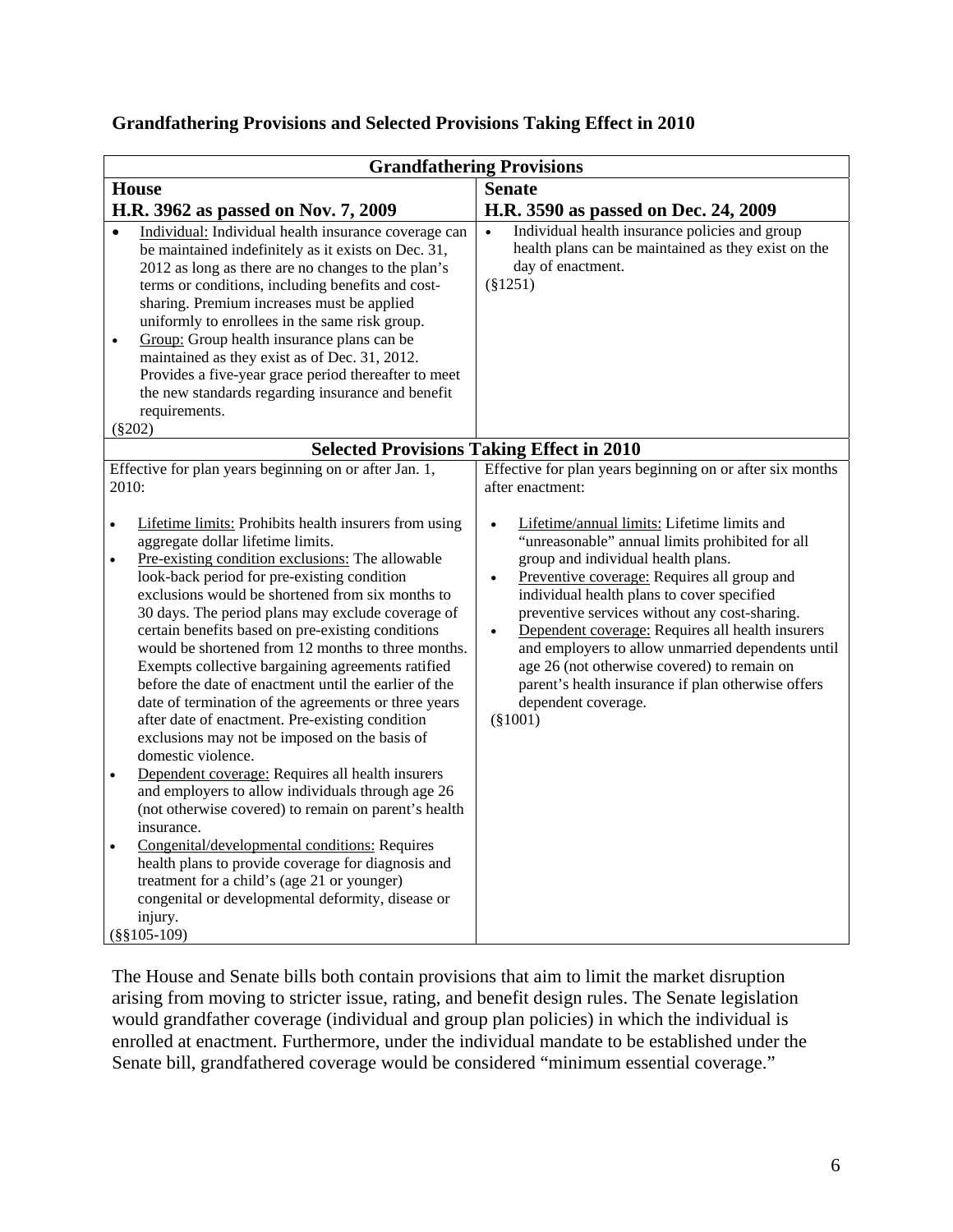The House bill would allow for similar grandfathering provisions in the individual market. In the group market, plans in existence as of Dec. 31, 2012 would have a five-year grace period to meet the new standards regarding insurance and benefit requirements.

To the extent that proposed market reform provisions would result in significant premium increases for individuals with existing coverage (sometimes referred to as "rate shock"), the grandfathering provisions included in the House and Senate bills would insulate individuals with existing individual market coverage from experiencing that rate shock. The Senate bill would extend that protection to individuals with group coverage as well. The House bill would provide individuals with group coverage only temporary protection against rate shock, although the transition period allowed in the bill could ease the impact of moving to the new rating rules and benefit standards for groups.

In the Senate bill, coverage purchased by individuals after enactment but prior to when new insurance issue, rating, and benefit design rules become effective in 2014 would not qualify as grandfathered coverage. As a result, individuals with such coverage would face coverage termination and premium changes when the new rules go into effect in 2014. They would not have protection against rate shock unless their coverage already followed the new rules. Setting the effective date of grandfathered coverage as the day before the new rules become effective in 2014 would eliminate this concern.

The grandfathering provisions need to strike the appropriate balance between the goals of minimizing rate shock due to the new market rules and not exacerbating adverse selection concerns for new coverage. Delaying the effective date of the grandfathering provisions to the date the new market rules become effective would maximize the number of individuals insulated from rate shock. Young and healthy individuals (especially those who would not be eligible for a premium subsidy) might find it more advantageous (e.g., less expensive) to purchase coverage prior to the implementation of the new market rules and have this coverage qualify as grandfathered coverage. As a result, individuals purchasing coverage under the new rules could have higher medical costs than average, increasing the average costs of coverage in the exchange. Such a scenario assumes, however, that the individual mandate is strong enough to provide an incentive for young and healthy individuals to not only purchase coverage, but purchase coverage before the mandate takes effect. It's unclear whether such incentives would be strong enough to result in adverse selection concerns beyond those already resulting from a weak mandate.

The combination of the grandfathering rules and the provisions that would take effect in 2010 would initiate rate filing and other administrative processes for both new and grandfathered coverage:

 The Senate bill does not specify whether the interim coverage changes with respect to annual and lifetime limits, preventive coverage, and dependent coverage extensions would void grandfathered status because they change policy provisions and cost-sharing requirements. If so, then essentially no one with coverage would be grandfathered unless their coverage already contained the newly required provisions. The Senate bill should clarify that any plans making changes to meet these new requirements would retain grandfathered status. And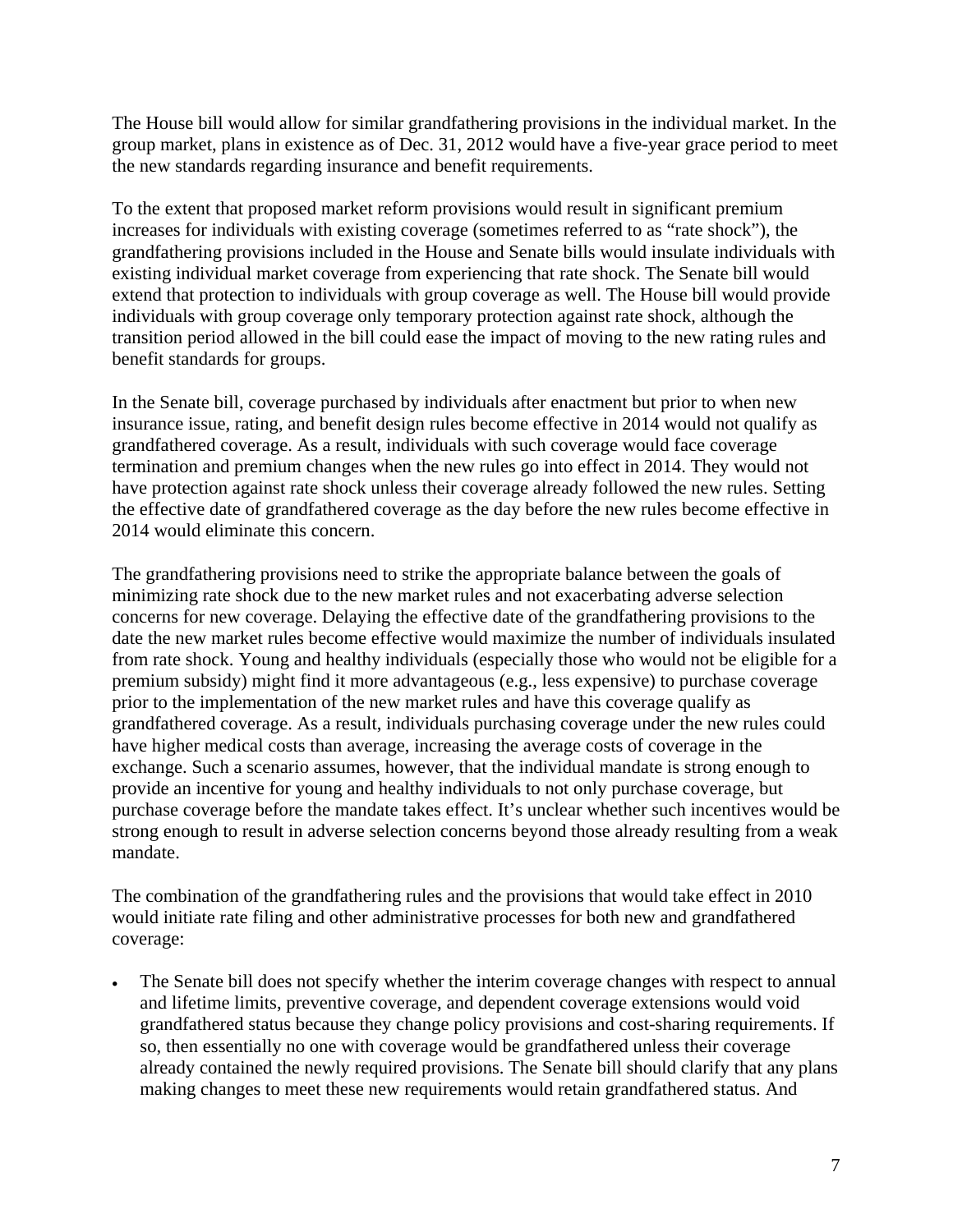more generally, both the House and Senate bills should include a mechanism for allowing plans with minor coverage changes to retain grandfathered status.

- Because the Senate bill specifies that the effective date for grandfathered coverage is the day of enactment, insurers would no longer be able to sell existing guaranteed renewable coverage after the enactment date. Coverage sold after that date would need to be terminated on Jan. 1, 2014. Amendments for all new policies and rates must be filed and approved before they can be used. New experience pools must be formed for rating. States that mandate issue-age rating must create a new construct. This could create a period when new coverage sales are delayed pending state insurance department approvals. Setting the effective date for the grandfathering provisions at Dec. 31, 2013 rather than the date of enactment would eliminate these issues.
- The new provisions designed to take effect in 2010 (e.g., elimination of annual and lifetime limits, limits on pre-existing condition exclusions) require unilateral (insurer-driven) policy revisions (contracts and endorsements) and rate filings. Such unilateral benefit revisions would conflict with guaranteed renewability provisions in existing individual contracts (and HIPPA renewability) as well as annual group contracts already in existence. In addition, a large volume of rate filings would need to be prepared and approved by state insurance departments. This could create an extended period in which plan benefits may be unclear and new sales are on hold. Making the new provisions effective no earlier than plan years 12 months after enactment would help address these concerns.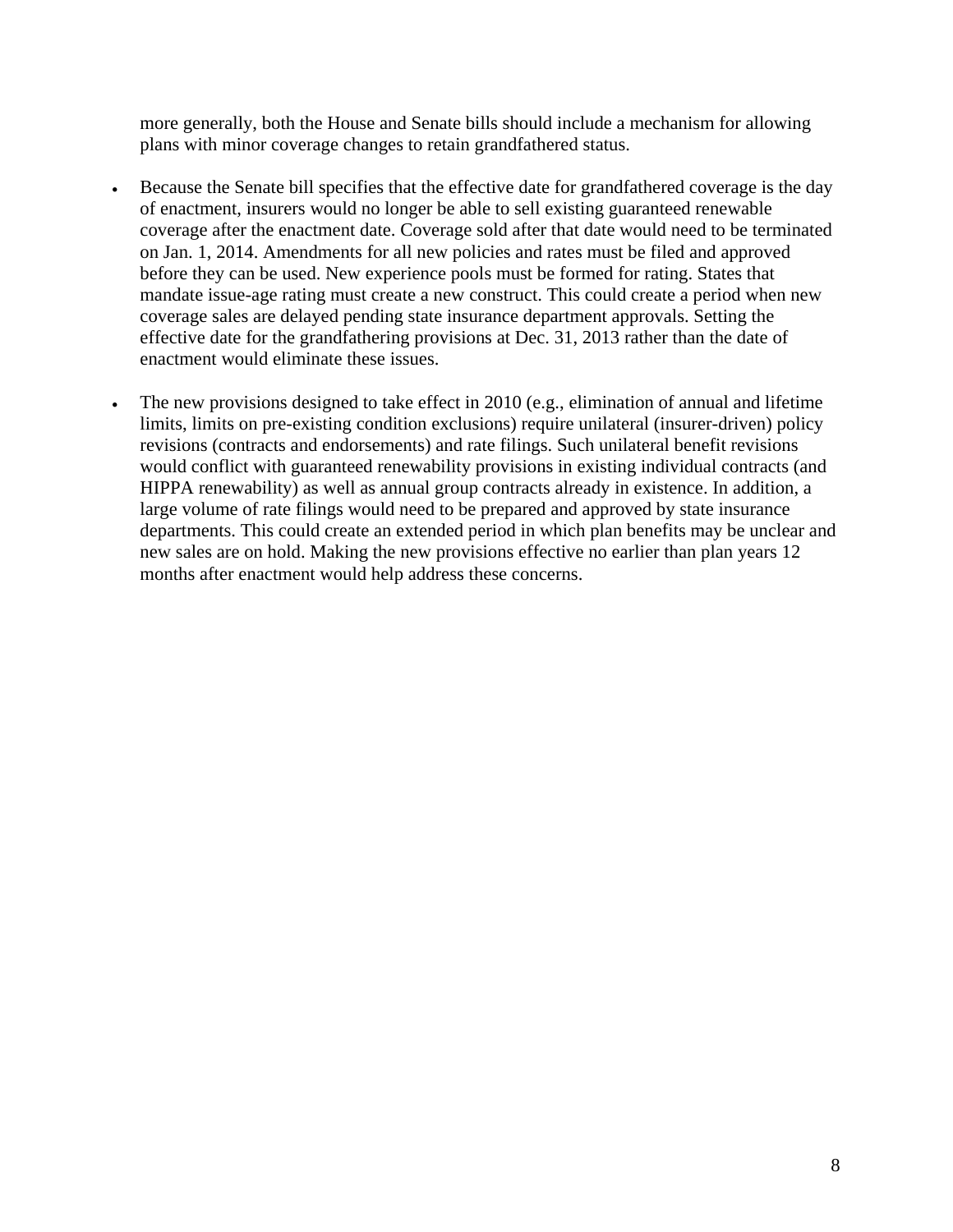### **Medical Loss Ratio Requirements**

| <b>Medical Loss Ratio Requirements</b>                                                                                                                                                                                                                                                                                                                                                                                                                                                                                                                |                                                                                                                                                                                                                                                                                                                                                                                                                                                                                                                                                                                                                                                                                                                                                                                                                                                                                                                                                    |
|-------------------------------------------------------------------------------------------------------------------------------------------------------------------------------------------------------------------------------------------------------------------------------------------------------------------------------------------------------------------------------------------------------------------------------------------------------------------------------------------------------------------------------------------------------|----------------------------------------------------------------------------------------------------------------------------------------------------------------------------------------------------------------------------------------------------------------------------------------------------------------------------------------------------------------------------------------------------------------------------------------------------------------------------------------------------------------------------------------------------------------------------------------------------------------------------------------------------------------------------------------------------------------------------------------------------------------------------------------------------------------------------------------------------------------------------------------------------------------------------------------------------|
| <b>House</b>                                                                                                                                                                                                                                                                                                                                                                                                                                                                                                                                          | <b>Senate</b>                                                                                                                                                                                                                                                                                                                                                                                                                                                                                                                                                                                                                                                                                                                                                                                                                                                                                                                                      |
| H.R. 3962 as passed on Nov. 7, 2009                                                                                                                                                                                                                                                                                                                                                                                                                                                                                                                   | H.R. 3590 as passed on Dec. 24, 2009                                                                                                                                                                                                                                                                                                                                                                                                                                                                                                                                                                                                                                                                                                                                                                                                                                                                                                               |
| Effective for plan years beginning on or after Jan. 1,<br>2010.<br>Health insurers in the small group, large group,<br>$\bullet$<br>Medicaid, CHIP, and Medicare Advantage markets<br>are required to meet a medical loss ratio of not less<br>than 85 percent. If plans fall below this level,<br>rebates to enrollees are required. (Adjustments may<br>be made if this requirement would destabilize the<br>individual market.)<br>The provision sunsets when health insurance is<br>offered through the exchange.<br>$(\S 102, \S 1173, \S 1755)$ | Requirement to report loss ratios effective Jan. 1,<br>$\bullet$<br>2010; requirement to provide rebates effective Jan.<br>1, 2011.<br>Health insurers in the large group markets are<br>$\bullet$<br>required to meet a medical loss ratio of not less than<br>85 percent. If plans fall below this level, rebates to<br>enrollees are required.<br>Health insurers in the small group and individual<br>$\bullet$<br>markets are required to meet a medical loss ratio of<br>not less than 80 percent (adjustments may be made<br>if this requirement would destabilize the individual<br>market). If plans fall below this level, rebates to<br>enrollees are required.<br>The costs for activities that improve quality are<br>$\bullet$<br>included with claim costs when calculating medical<br>loss ratios.<br>Administrative costs exclude federal and state taxes<br>$\bullet$<br>and fees.<br>Three-year average used beginning in 2014. |
|                                                                                                                                                                                                                                                                                                                                                                                                                                                                                                                                                       | $(\$2718)$                                                                                                                                                                                                                                                                                                                                                                                                                                                                                                                                                                                                                                                                                                                                                                                                                                                                                                                                         |

The stated intention of the House and Senate provisions related to medical loss ratios is to bring down the costs of health coverage and to ensure that consumers receive value for their health insurance premiums. However, medical loss ratios are imperfect measures of premium value. Current loss ratios vary by market segment, with loss ratios for plans in the individual market falling below those in the small group market, which in turn fall below those in the large group market. These differences arise due to several factors including lower average benefit levels and higher marketing, issue, and billing expenses in the individual market. Imposing unrealistically high medical loss ratio requirements may threaten plan solvency by making it difficult for premiums to cover claims and expenses. In particular, it would be difficult for insurers in the individual market to satisfy the loss ratios that are typical in the current small and large group markets. Imposing such requirements could result in individual market insurers exiting the market. Both the House and Senate provisions allow for adjustments to ensure that the loss ratio requirements do not cause disruptions in the individual market. However, similar adjustments may be needed to avoid disruptions in the small group market as well, especially under the House bill, which imposes the same loss ratio requirements for small and large groups.

With respect to how loss ratios are calculated, the Senate bill appropriately recognizes the value of expenses for activities that improve health care quality. Activities for such expenses as well as cost containment expenses should be combined with the cost of medical claims when calculating medical loss ratios. The National Association of Insurance Commissioners (NAIC) defines cost containment expenses, which are amounts that the insurer spends in order to manage the cost of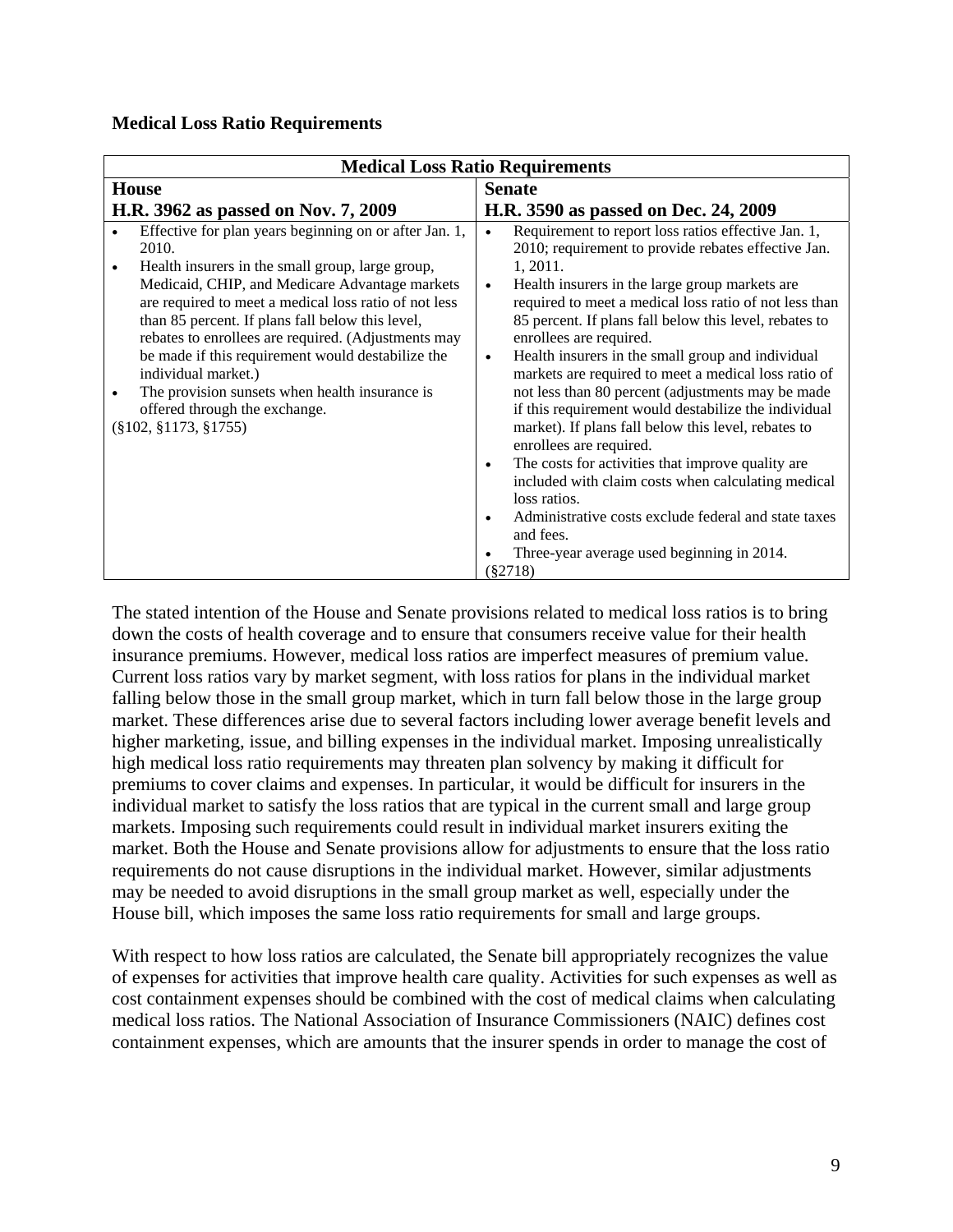medical claims.<sup>2</sup> These expenses include case management, disease management, 24-hour nurse hotlines, wellness programs, provider network development, as well as fraud detection and prevention programs. As these expenditures are more akin to benefits than administrative expenses or provisions for risk, it would be appropriate to include cost containment expenses as part of the value of benefits in the loss ratio calculation. Including these expenses in the loss ratio calculation would encourage insurers to effectively manage the quality, efficiency, and cost of care for policyholders.

The Senate bill also appropriately recognizes federal and state taxes and fees as beyond the control of the health insurer and should not be included as administrative expenses in the loss ratio calculation.

From a practical standpoint, it would be difficult to impose a minimum loss ratio requirement in 2010, as contained in the House bill. Plans typically file their premiums six to 12 months before they become effective, and need time prior to rate filing in order to develop the rates. Therefore, a sufficient lag time would be needed between the enactment of the legislation and the effective date of the minimum loss ratio provision. The Senate bill recognizes that such a lag time is needed and has a later effective date. However, the Senate version should clarify that any rebates would not be paid until 2012, after experience is closed for 2011.

Loss ratios can vary from one year to the next due to random fluctuations in health claims. The three-year averaging effective in 2014 under the Senate bill would help smooth any year-to-year fluctuations.

There are many technical aspects related to the implementation of medical loss ratios and most of these details would presumably be set through the regulatory development process. The legislation should allow the Secretary sufficient flexibility when promulgating the regulation to appropriately account for various complexities, such as:

- Minimum loss ratios should be applied to all plans sold by an insurer in a market segment and not at a benefit level, individual, or employer level. This would allow for a sufficient sample size to minimize random fluctuations and would also balance selection between plans.
- Medical loss ratio calculations should be done on a calendar-year basis rather than a plan year or renewal basis. This would be consistent with the approach taken with respect to modifications to current regulatory reporting requirements and would also be consistent with loss ratio reporting requirements for Medicare Supplement business.

 $\overline{a}$ 

<sup>&</sup>lt;sup>2</sup> The Statutory Statement of Accounting Principles (SSAP) No. 85, promulgated by the NAIC, stipulates that an insurer is not entitled to classify expenditures as being cost containment expenses unless it can support the contention that claims would have been higher if those expenditures had not been made.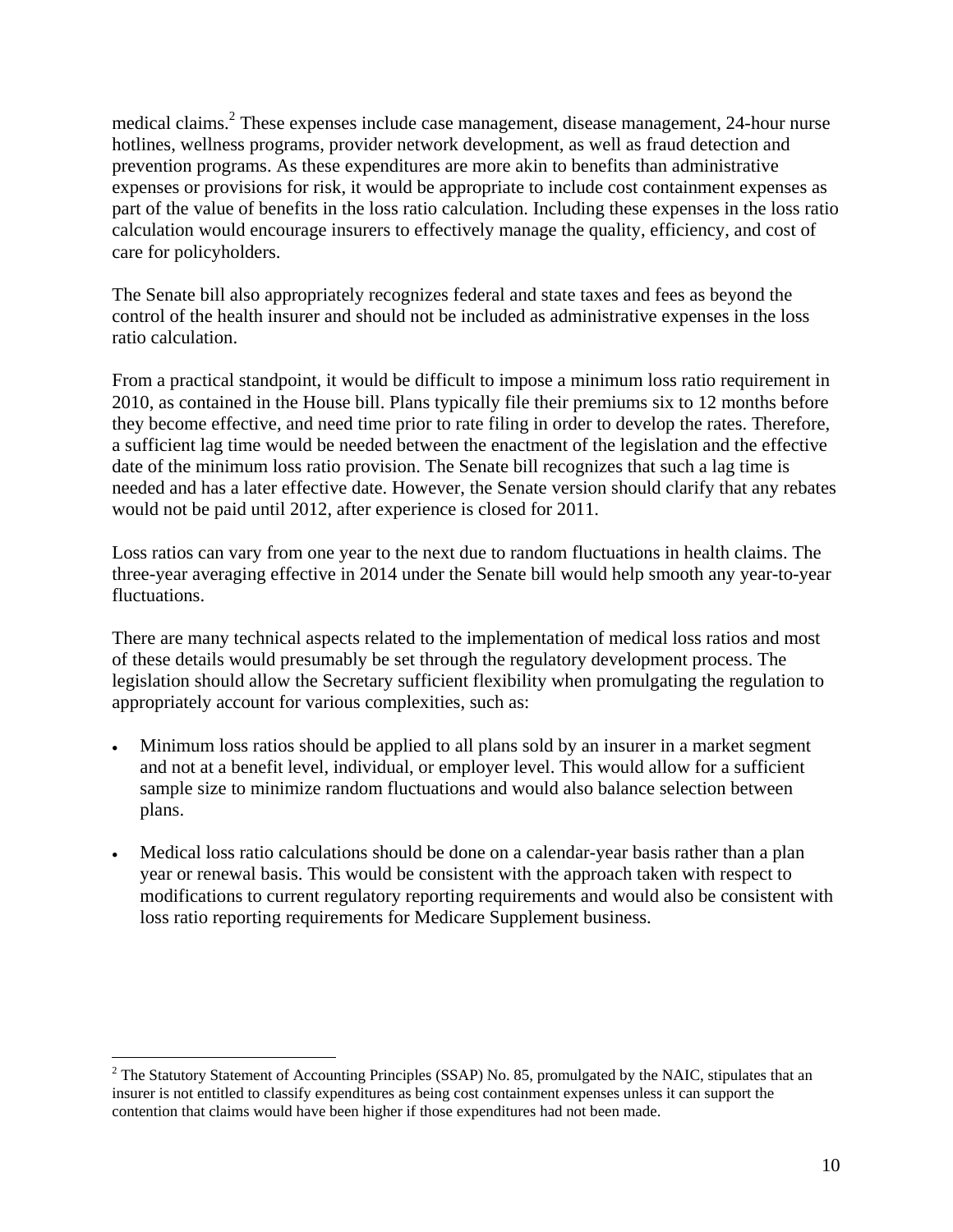# **Essential Benefit Package—Medical Necessity**

| <b>Essential Benefit Package—Medical Necessity</b> |                                                                                                          |                                      |
|----------------------------------------------------|----------------------------------------------------------------------------------------------------------|--------------------------------------|
| <b>House</b>                                       |                                                                                                          | <b>Senate</b>                        |
|                                                    | H.R. 3962 as passed on Nov. 7, 2009                                                                      | H.R. 3590 as passed on Dec. 24, 2009 |
|                                                    | Essential benefit package is defined as health<br>benefits coverage that provides payment for services   | No provision.                        |
|                                                    | provided "in accordance with generally accepted<br>standards of medical or other appropriate clinical or |                                      |
|                                                    | professional practice." $(\frac{222(a)(1)}{2})$                                                          |                                      |

The House bill includes language that, perhaps inadvertently, could void current health coverage agreements on the definition of "medical necessity," thereby making it more difficult for health plans to promote quality and cost-effective care. The House bill defines an "essential benefit package" very broadly to include services provided "in accordance with generally accepted standards of medical or other appropriate clinical or professional practice." This differs from the more comprehensive, court-approved medical necessity language now in effect based on negotiations between dozens of health plans and health care providers. That language provides that:

"Medically Necessary" or "Medical Necessity" shall mean health care services that a physician, exercising prudent clinical judgment, would provide to a patient for the purpose of preventing, evaluating, diagnosing or treating an illness, injury, disease or its symptoms, and that are:

a) in accordance with generally accepted standards of medical practice;

b) clinically appropriate, in terms of type, frequency, extent, site and duration, and considered effective for the patient's illness, injury or disease; and

c) not primarily for the convenience of the patient, physician or other health care provider, and not more costly than an alternative service or sequence of services at least as likely to produce equivalent therapeutic or diagnostic results as to the diagnosis or treatment of that patient's illness, injury or disease.

For these purposes, "generally accepted standards of medical practice" means standards that are based on credible scientific evidence published in peerreviewed medical literature generally recognized by the relevant medical community or physician specialty society recommendations and the views of physicians practicing in relevant clinical areas and any other relevant factors.

Medical necessity issues arise in many circumstances, including but not limited to the following:

- Treatments not medically appropriate for an individual patient's needs;
- Treatments of inappropriate duration, intensity, or frequency;
- Treatments not consistent with scientific evidence;
- Treatments provided in an inappropriate clinical site or by inappropriate personnel;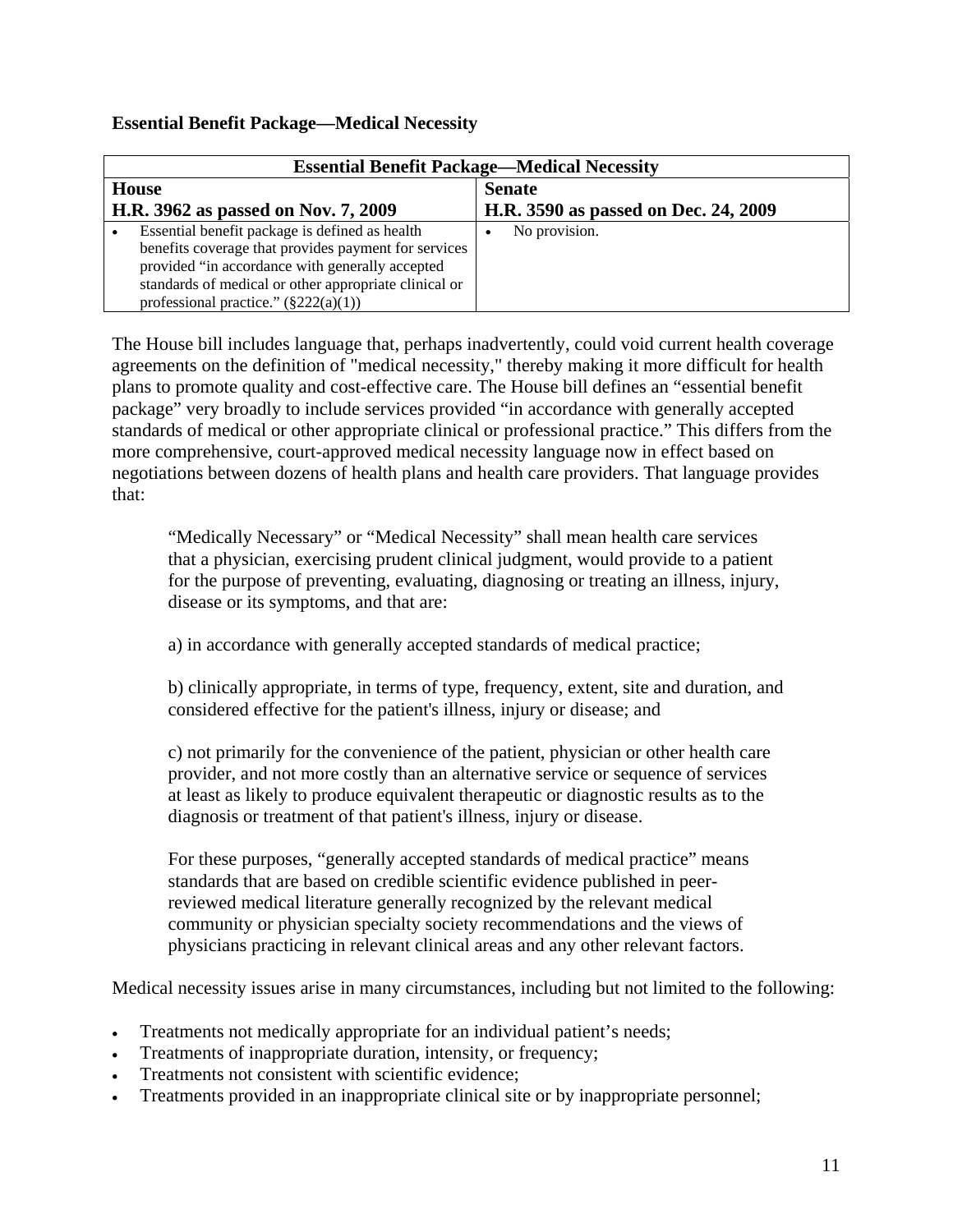- Treatments more costly, but not more effective, than other available treatment;
- Treatments provided primarily for the convenience of the patient, physician, or other health care provider.

Based on historical experience with policy provisions, replacing the court-approved, collaborative definition negotiated between health plans and providers would reduce the ability of physicians and health insurance companies to promote sound, evidence-based medical practice, and quality of care. It could also weaken Congress' efforts to incorporate comparative effectiveness research.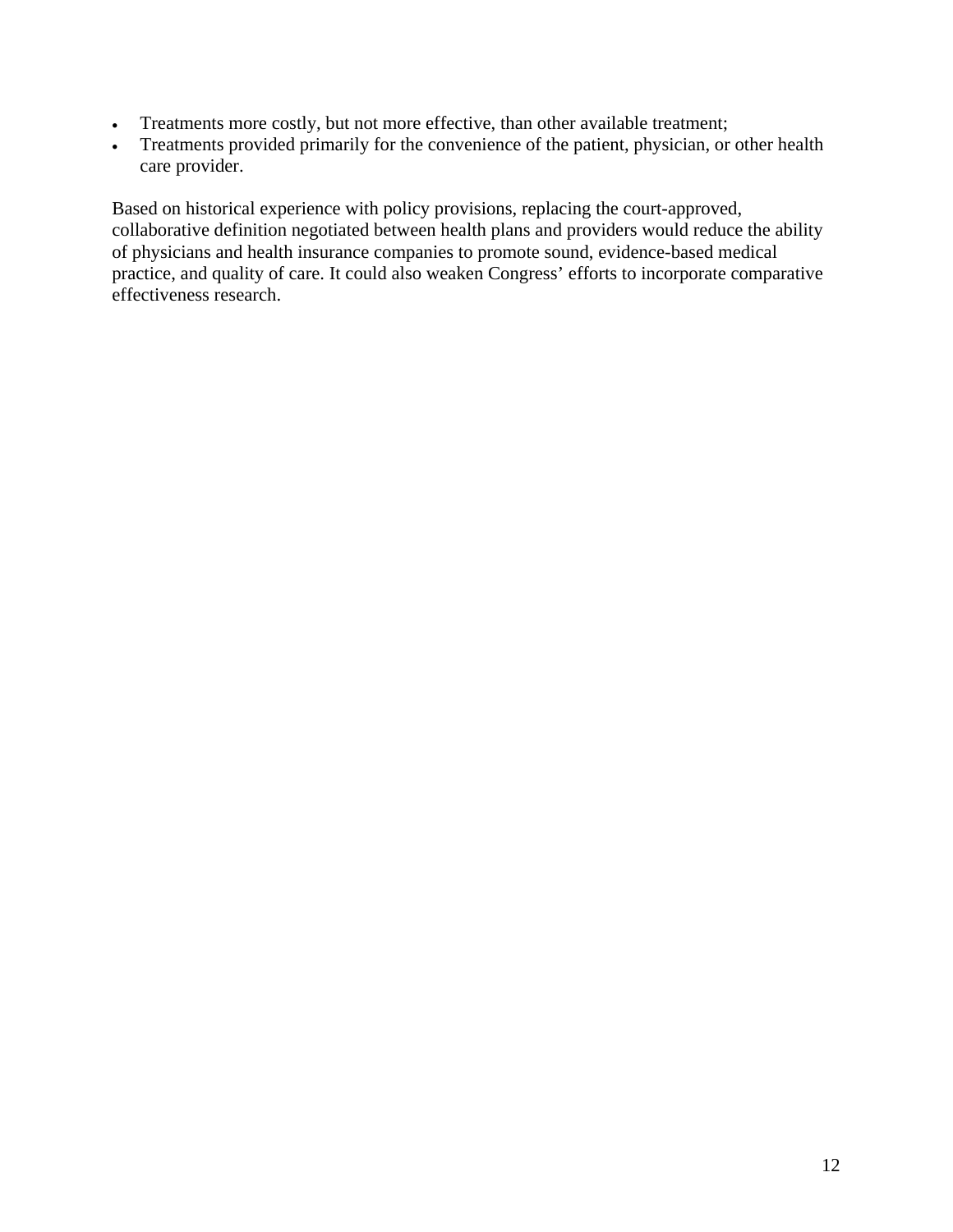### **Risk-Sharing Provisions**

| <b>Risk-Sharing Provisions</b>                                                               |                                                                                                                                                                                                                                                                                                                                                                                                                                                                                                                                                                                                                                                                                                                                                                                                                                                                                                                                                                                                                                                                                                                                                                                                                                                                                                                                                                                                                                 |
|----------------------------------------------------------------------------------------------|---------------------------------------------------------------------------------------------------------------------------------------------------------------------------------------------------------------------------------------------------------------------------------------------------------------------------------------------------------------------------------------------------------------------------------------------------------------------------------------------------------------------------------------------------------------------------------------------------------------------------------------------------------------------------------------------------------------------------------------------------------------------------------------------------------------------------------------------------------------------------------------------------------------------------------------------------------------------------------------------------------------------------------------------------------------------------------------------------------------------------------------------------------------------------------------------------------------------------------------------------------------------------------------------------------------------------------------------------------------------------------------------------------------------------------|
| <b>House</b>                                                                                 | <b>Senate</b>                                                                                                                                                                                                                                                                                                                                                                                                                                                                                                                                                                                                                                                                                                                                                                                                                                                                                                                                                                                                                                                                                                                                                                                                                                                                                                                                                                                                                   |
| H.R. 3962 as passed on Nov. 7, 2009                                                          | H.R. 3590 as passed on Dec. 24, 2009                                                                                                                                                                                                                                                                                                                                                                                                                                                                                                                                                                                                                                                                                                                                                                                                                                                                                                                                                                                                                                                                                                                                                                                                                                                                                                                                                                                            |
| Risk adjustment: Requires risk adjustment for plans<br>participating in the exchange. (§306) | Risk adjustment: Requires risk adjustment in the<br>$\bullet$<br>individual and small group markets (excluding<br>grandfathered plans). After risk adjustment is<br>applied, reinsurance and risk corridors would apply.<br>Reinsurance: Creates a temporary reinsurance<br>$\bullet$<br>program for 2014 to 2016 to cover high-risk<br>individuals in the individual and small group<br>markets. The program would be administered by a<br>nonprofit entity. Required insurer contributions to<br>the program would total \$25 billion over three<br>years. These funds would be allocated to plans to<br>cover the spending by high-cost enrollees.<br>Risk corridors: Creates temporary risk corridors in<br>$\bullet$<br>the individual and small group markets for 2014 to<br>2016. Plans would receive payments from the<br>government if costs exceed 103 percent of the<br>target; plans would make payments to the<br>government if costs are less than 97 percent of the<br>target. Specifically, plans bear the full risk for<br>spending within $\pm$ 3 percent of target. The<br>government would bear 50 percent of spending<br>incurred when spending exceeds $\pm$ 3 percent but<br>less than $\pm 8$ percent of the target. The government<br>would bear 80 percent of spending exceeding $\pm 8$<br>percent of the target. Risk corridors are applied after<br>any reinsurance payments.<br>$(\S$ §1341-1343) |

The House and Senate bills contain provisions that aim to limit certain risks that insurers bear. As mentioned above, insurers face the adverse selection risks associated with overall participation rates. They can face plan-specific adverse selection as well; that is, their plans could attract a less-healthy group of participants relative to other plans. Insurers can also face the risk of incurring unexpected high-cost claims. In addition, plans can be subject to risks associated with pricing the plan inadequately. A major goal of health reform legislation is to reduce the number of uninsured. However, it may be difficult for insurers to price plans targeted to the uninsured given that they lack sufficient data on health spending for the uninsured. Moreover, future spending by the newly insured could increase once they obtain coverage. Understating premiums could result in large losses to private insurers. Overstating premiums could result in large gains to the insurers and/or reduce participation in a plan. Risk-sharing provisions, such as risk adjustment, reinsurance, and risk corridors can be used to mitigate some of these risks. These provisions are used in Medicare's prescription drug plans to limit the financial risks that insurers bear.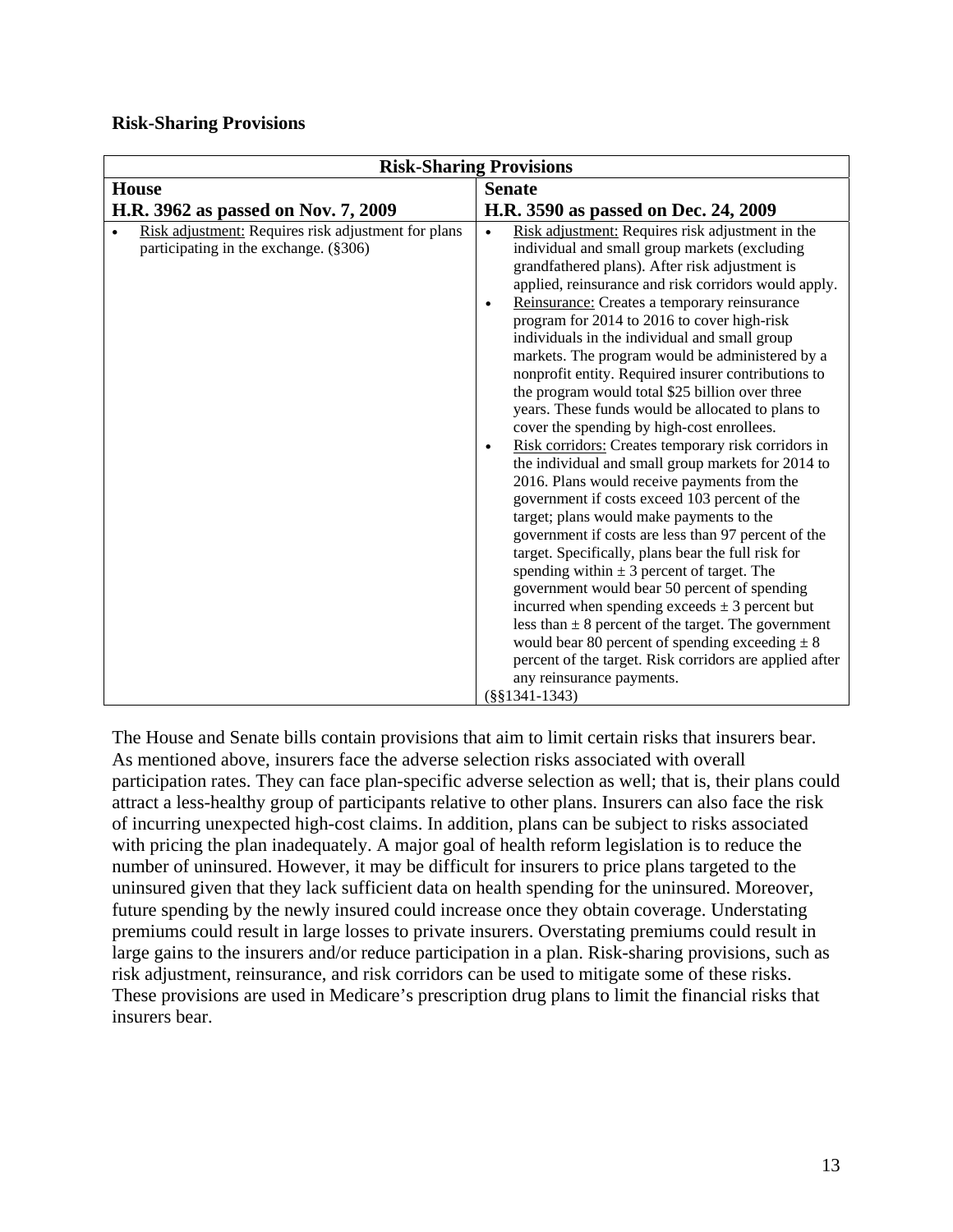## Risk Adjustment

Both the House and Senate bills would restrict the extent to which plans are allowed to vary premiums across various characteristics. They both also include a risk-adjustment mechanism, which can mitigate the risk associated with plan-specific selection by helping ensure that health plans are compensated for the risks they enroll. In other words, risk-adjustment mechanisms reallocate premium income among plans to take into account risk factors that are not fully incorporated into premiums, such as enrollee demographics and health status. Risk adjustment helps make payments to plans more commensurate with the risk they are bearing, thereby reducing the incentives for competing plans to avoid individuals with higher-than-average health care needs. Risk adjustment may also help stabilize experience among private plans, causing less disruption for plan participants.

Importantly, however, although risk adjustment can help adjust for the differences in participant health status across plans, no current risk-adjustment system is designed to fully adjust for these differences. Furthermore, risk adjustment alone will not address other financial risks that insurers face.

## Reinsurance

A reinsurance mechanism, such as the temporary reinsurance program included in the Senate bill, provides protection against high-cost claims and can supplement risk adjustment's protection against the effects of adverse selection. Such a mechanism could also help stabilize premiums for the first years of operation of the exchanges, especially if its funding were external rather than reliant on transfers between insurers (the Senate bill, in effect, transfers monies between insurers).

### Risk Corridors

Risk corridors, such as those included in the Senate bill, can be used to mitigate pricing risk by limiting an insurer's potential losses. They can also be used to limit an insurer's gains to minimize windfall profits.

The risk corridors under the Senate bill would be temporary and would be in effect for the first three years of the exchanges only. This time frame would be consistent with the time it would reasonably take insurers to gather enough data on the health claims of the newly insured so that pricing risk is minimized.

Medicare Part D uses reinsurance and risk corridors, which widen over time, in addition to risk adjustment. Although these risk-sharing mechanisms have added administrative burdens on insurers, they have been adapted to fairly readily and have provided a useful protection, especially for the first few years of a new program. Pricing risk for extending comprehensive medical and prescription drug coverage to the uninsured could be even greater than that of Medicare prescription drug plans, due to the greater variation of medical claims. Risk corridors could encourage competition in exchanges by limiting the downside risk for insurers entering this market, especially during the early years.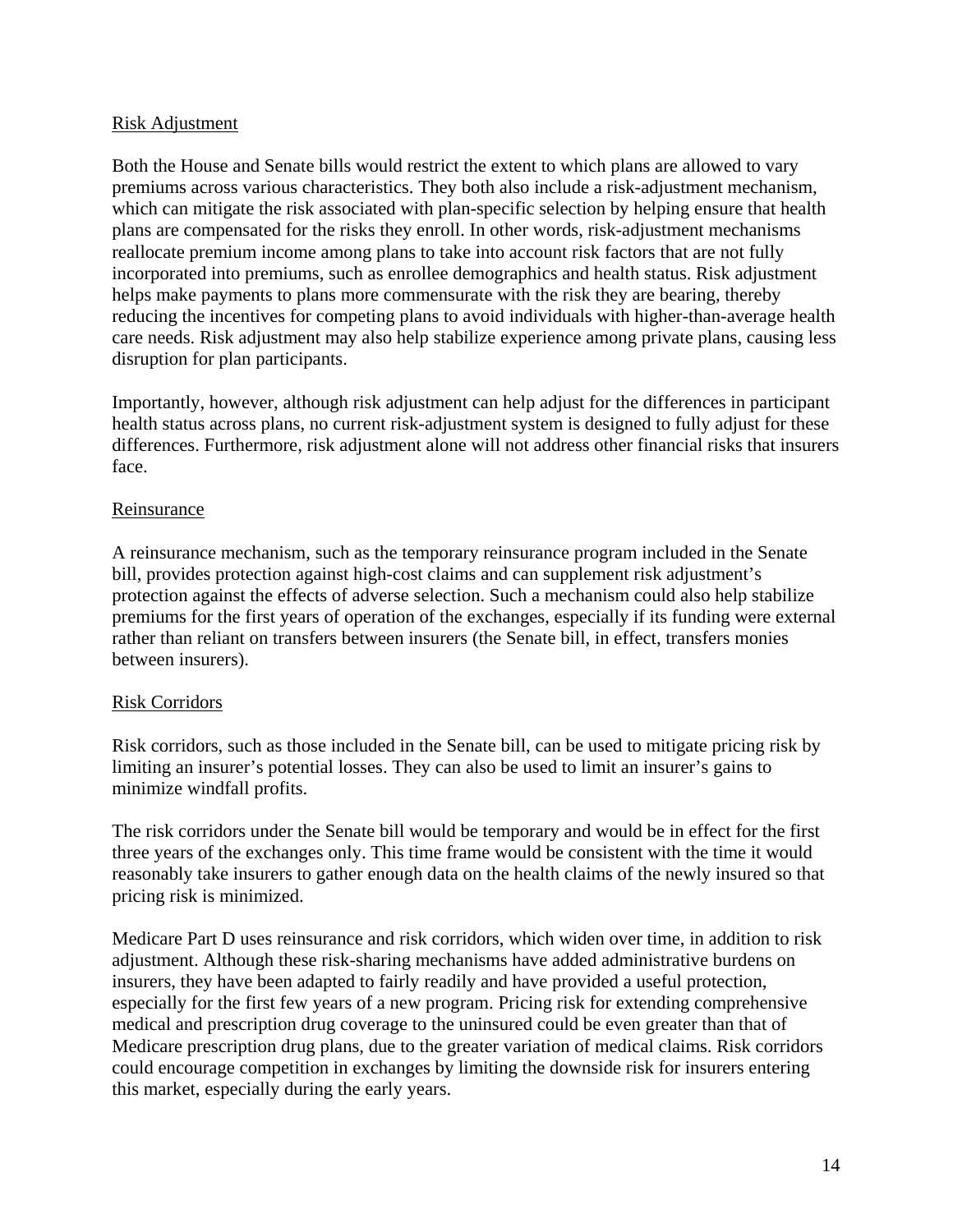There are many technical aspects related to the implementation of risk-sharing mechanisms and most of these details would presumably be worked out through the regulatory development process. Final legislation should allow the Secretary sufficient flexibility when promulgating the regulation to appropriately account for various complexities. For instance:

- As with minimum loss ratios, the application of risk corridors should be at a high level, that is, all plans sold by an insurer in a market segment and not at a benefit level, individual, or employer level.
- Risk-sharing mechanisms should include the proper incentives for plans to manage their risks appropriately and to be adequately capitalized.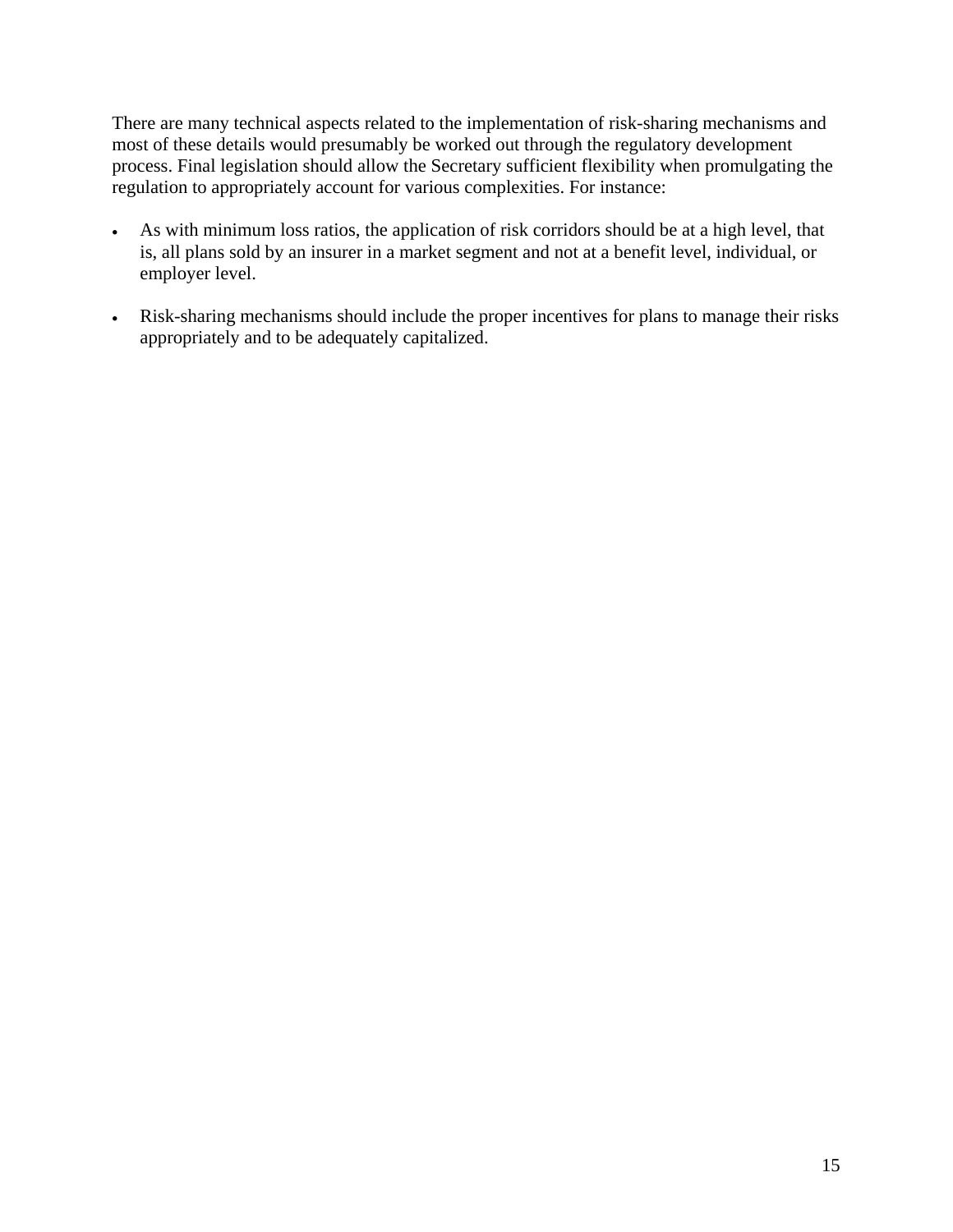## **Creation of New Health Insurance Plans**

| <b>Creation of New Health Insurance Plans</b>                                                                                                                                                                                                                                                                                                                                                                                                                                                                                                                                                                                                                                                                                                                                                                                |                                                                                                                                                                                                                                                                                                                                                                                                                                                                                                                                                                                                                                                                                                                                                                                                                                                                                                                                       |
|------------------------------------------------------------------------------------------------------------------------------------------------------------------------------------------------------------------------------------------------------------------------------------------------------------------------------------------------------------------------------------------------------------------------------------------------------------------------------------------------------------------------------------------------------------------------------------------------------------------------------------------------------------------------------------------------------------------------------------------------------------------------------------------------------------------------------|---------------------------------------------------------------------------------------------------------------------------------------------------------------------------------------------------------------------------------------------------------------------------------------------------------------------------------------------------------------------------------------------------------------------------------------------------------------------------------------------------------------------------------------------------------------------------------------------------------------------------------------------------------------------------------------------------------------------------------------------------------------------------------------------------------------------------------------------------------------------------------------------------------------------------------------|
| <b>House</b>                                                                                                                                                                                                                                                                                                                                                                                                                                                                                                                                                                                                                                                                                                                                                                                                                 | <b>Senate</b>                                                                                                                                                                                                                                                                                                                                                                                                                                                                                                                                                                                                                                                                                                                                                                                                                                                                                                                         |
| H.R. 3962 as passed on Nov. 7, 2009                                                                                                                                                                                                                                                                                                                                                                                                                                                                                                                                                                                                                                                                                                                                                                                          | H.R. 3590 as passed on Dec. 24, 2009                                                                                                                                                                                                                                                                                                                                                                                                                                                                                                                                                                                                                                                                                                                                                                                                                                                                                                  |
| Public Plan: Creates a new public health insurance<br>plan to be offered in the exchange. Plan must meet<br>same requirements as private plans. Start-up<br>funding of \$2 billion is available for initial<br>administrative costs and to provide for initial claims<br>reserves needed to cover 90 days worth of claims.<br>The start-up funding is recouped over 10 years. The<br>plan must be self-sustaining after this initial<br>funding. $(\frac{8}{5}321 - 331)$<br>Health Insurance Cooperatives: Facilitates the<br>establishment of non-profit member-run health<br>insurance cooperatives to provide insurance through<br>the exchange. Funding of \$5 billion is available for<br>initial start-up costs and to meet state solvency<br>requirements. The start-up funding is recouped over<br>10 years. (§310) | Health Insurance Cooperatives: Facilitates the<br>$\bullet$<br>establishment of non-profit member-run health<br>insurance cooperatives to provide insurance in the<br>Exchanges. Funding of \$6 billion is available for<br>loans for initial start-up costs and grants to meet<br>state solvency requirements. Loans are recouped in<br>five years and grants are recouped in 15 years.<br>$(\$1322)$<br>Multi-State Plans: The Office of Personnel<br>$\bullet$<br>Management would contract with insurers to offer<br>at least two multi-state plans in each exchange (at<br>least one must be a non-profit plan). Any state with<br>allowable premium variations by age lower than 3-<br>to-1 may require multi-state plans to adhere to its<br>stricter age rating requirement. Enrollees in multi-<br>state plans would be pooled separately from<br>enrollees in the Federal Employees Health Benefit<br>Plan (FEHBP). (§1334) |

For health insurance markets to be viable, plans competing to enroll the same participants must operate under the same rules (i.e., a "level playing field"). From an actuarial perspective, creating a fair and competitive marketplace requires several elements: (1) all plan options must operate under the same rules; (2) premium rates must be actuarially sound; (3) provider payments must be comparable for all plans; and (4) any state requirements must apply equally to all participating plans.

The House and Senate bills would each facilitate the creation of health insurance cooperatives. In addition, the House bill would create a public plan option and the Senate bill would create multistate plans. These plans would meet many of the requirements needed to establish a "level playing field." The public plan, cooperatives, and multi-state plans would be subject to the same market rules and benefit requirements that apply to private plans. In addition, the plans would be required to negotiate rates with providers, rather than having the advantage of using Medicare provider rates or otherwise being allowed to set rates.

The intention is for the public plan (in the House) and the health insurance cooperatives to be self-sustaining through premiums. Unlike private plans, however, they would have access to government loans to fund start-up costs, including initial administrative expenses and solvency requirements.

A joint project undertaken by the Academy's Health Practice Council and the Society of Actuaries modeled the necessary start-up capital for either health insurance cooperatives or a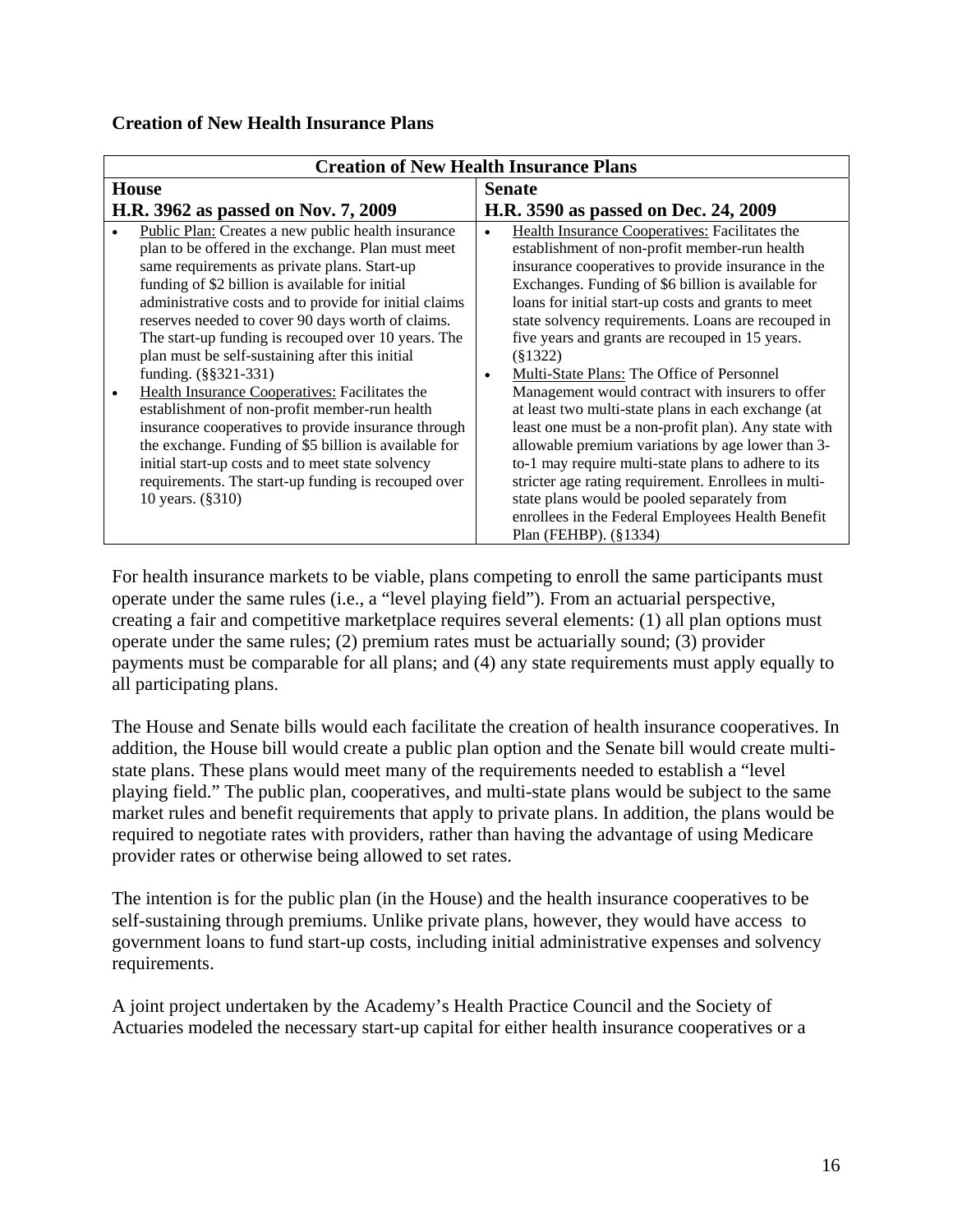public plan option and found that the costs could be substantial and could vary greatly.<sup>3</sup> Under modeled scenarios, it was projected that start-up capital requirements ranged from approximately \$1.7 billion to \$45.6 billion. The wide range in projected start-up capital is attributable to three unknowns—how many people enroll, the difference between pricing assumptions and actual claims, and average enrollee claims. The House and Senate legislation specify a limit on funds available for the pubic plan and the cooperatives. However, these allocations may not be enough to cover plan needs if enrollment is higher than expected, if initial pricing is not adequate to cover claims and expenses, or if average enrollee claims are higher than expected due to adverse selection. The presence of risk-sharing mechanisms would reduce, but not eliminate, the losses associated with inadequate initial pricing or higher-than-expected claims.

1

<sup>3</sup> American Academy of Actuaries and Society of Actuaries, *Federal Health Care Reform 2009: Start-Up Capital Costs for Health Care Co-ops and a Public Plan*. October 30, 2009. Available at: http://www.actuary.org/pdf/health/tech\_coops\_nov09.pdf.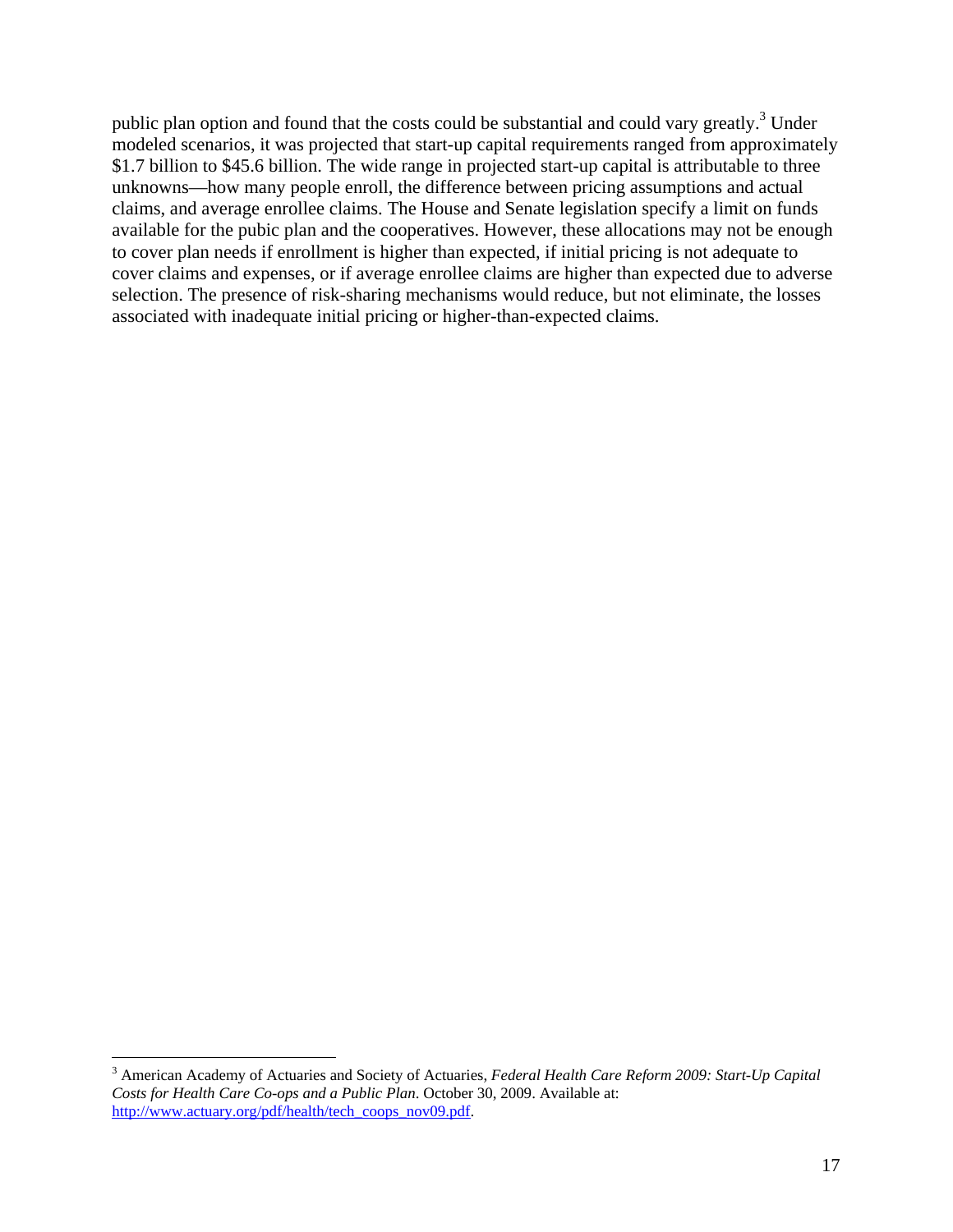| <b>Excise Tax on Employer-Sponsored Health Insurance</b> |                                                                                                                                                                                                                                                                                                                                                                                                                                                                                                        |
|----------------------------------------------------------|--------------------------------------------------------------------------------------------------------------------------------------------------------------------------------------------------------------------------------------------------------------------------------------------------------------------------------------------------------------------------------------------------------------------------------------------------------------------------------------------------------|
| <b>House</b>                                             | <b>Senate</b>                                                                                                                                                                                                                                                                                                                                                                                                                                                                                          |
| H.R. 3962 as passed on Nov. 7, 2009                      | H.R. 3590 as passed on Dec. 24, 2009                                                                                                                                                                                                                                                                                                                                                                                                                                                                   |
| No provision.                                            | 40 percent excise tax on employer-sponsored health<br>$\bullet$<br>insurance costs that exceed \$8,500 for individual<br>coverage and \$23,000 for family coverage.<br>Increased threshold amounts (\$1,350 for individual<br>coverage, \$3,000 for family coverage) for retirees<br>age 55 and older who are not eligible for Medicare<br>and for employees engaged in high-risk professions.<br>Thresholds are phased-in over three years for the 17<br>$\bullet$<br>highest-cost states.<br>(89001) |

# **Excise Tax on Employer-Sponsored Health Insurance**

One of the drivers of increasing health spending is the generosity of health insurance coverage. By lowering the out-of-pocket costs to the insured, health insurance coverage can help ensure access to necessary care. However, very generous plans can also result in an overutilization of unnecessary care.

In part to help finance health reform, the Senate bill includes a provision that would impose an excise tax on high-cost employer-sponsored plans. This provision would likely have the impact of discouraging overly generous benefit packages, which could in turn help reduce health spending growth.<sup>4</sup> As currently written, however, the provision may not effectively target overly generous plans. The provision focuses on premiums, which do not necessarily reflect plan generosity. In addition to plan benefit provisions, premiums reflect the age, industry, occupation, size, and geographical area of the enrollee population, as well as existing payment levels to health care providers. The Senate provision adjusts for these factors in part by allowing for higher thresholds for early retirees and in certain high-risk occupations. In addition, thresholds are temporarily higher in high-cost states. Nevertheless, allowing for further adjustments to reflect the enrollee population and considering the actuarial value of the plan rather than the premium would better target any tax.

Even appropriately targeting overly generous plans has the risk of discouraging necessary care if employers react to the tax by increasing enrollee cost-sharing requirements. To help ensure that necessary care is not compromised, final legislation should allow for innovative plan designs that would tie cost-sharing requirements to the value of the health care treatment.

 $\overline{a}$ 

<sup>4</sup> American Academy of Actuaries and Society of Actuaries, *Federal Health Care Reform 2009: Excise Tax on High-Cost Employer Plans*. January 14, 2009. Available at: http://www.actuary.org/pdf/health/cadillac\_jan10.pdf.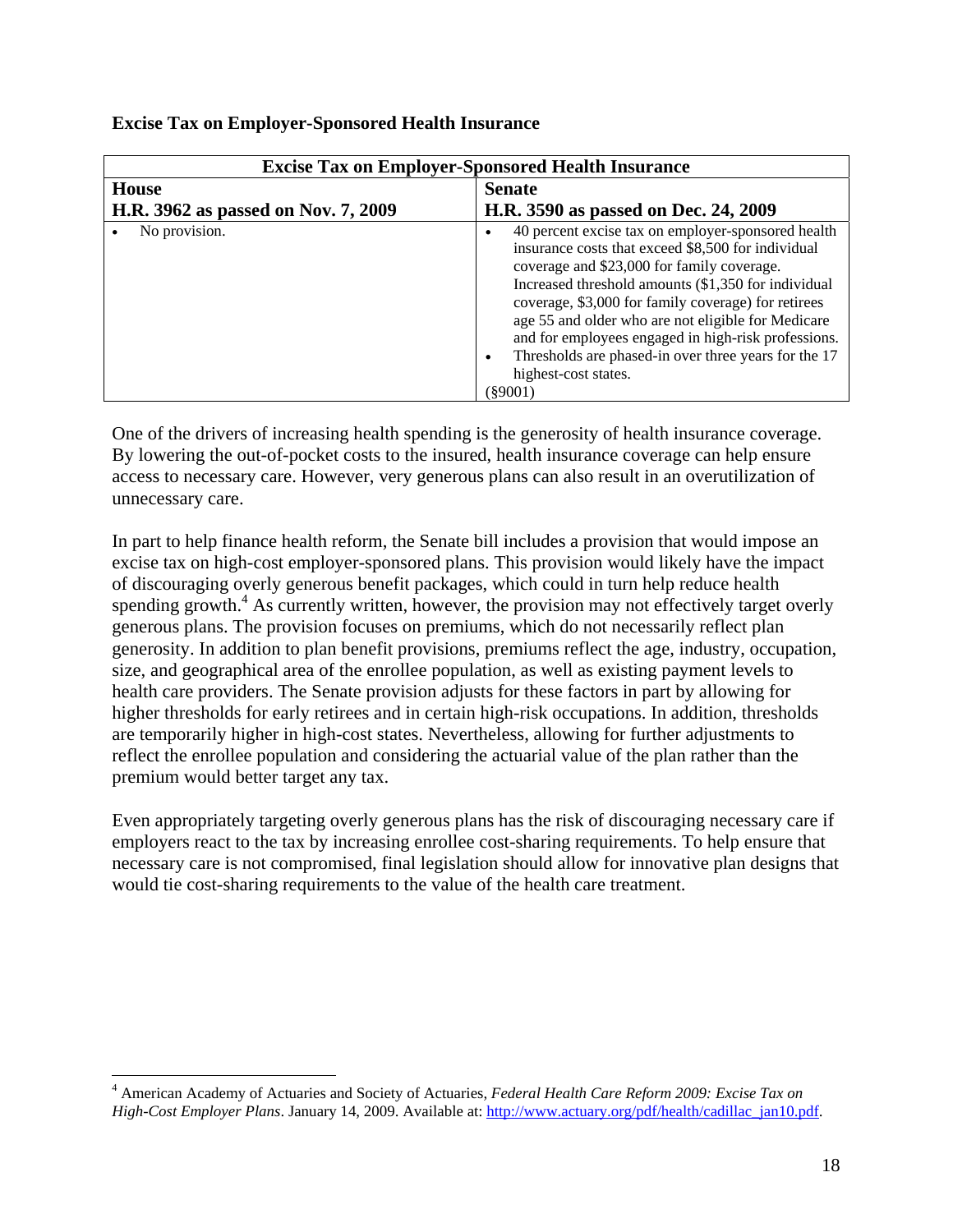| <b>CLASS Act</b> |                                                                                                                                                                                               |                                                                                                                                                                                               |
|------------------|-----------------------------------------------------------------------------------------------------------------------------------------------------------------------------------------------|-----------------------------------------------------------------------------------------------------------------------------------------------------------------------------------------------|
|                  | House                                                                                                                                                                                         | <b>Senate</b>                                                                                                                                                                                 |
|                  | H.R. 3962 as passed on Nov. 7, 2009                                                                                                                                                           | H.R. 3590 as passed on Dec. 24, 2009                                                                                                                                                          |
|                  | Establishes a voluntary insurance program for<br>purchasing long-term care services; automatic<br>enrollment with opt-out provision; provides for a<br>minimum average daily benefit of \$50. | Establishes a voluntary insurance program for<br>purchasing long-term care services; automatic<br>enrollment with opt-out provision; provides for a<br>minimum average daily benefit of \$50. |
|                  | Requires premium payments for five years before<br>benefits are available.                                                                                                                    | Requires premium payments for five years before<br>٠<br>benefits are available.                                                                                                               |
|                  | Requires premiums to be set at a level to ensure 75-<br>year solvency.<br>Eligibility limited to working adults and non-                                                                      | Requires premiums to be set at a level to ensure 75-<br>$\bullet$<br>year solvency.<br>Eligibility limited to working adults; non-working                                                     |
|                  | working spouses.<br>(82581)                                                                                                                                                                   | spouses are not eligible.<br>(§8002)                                                                                                                                                          |

# **Community Living Assistance Services and Supports (CLASS) Act**

The House and Senate bills each include versions of the CLASS Act, a voluntary insurance program for purchasing long-term care services. An aim of these provisions is to address increased expenses for long-term care services under state Medicaid programs and impending demographic changes that would put further pressure on these programs. Another goal is to provide more financial support to allow individuals with functional limitations to continue residing in the community. Although there are a few key differences between the House and Senate versions, the fundamental concerns are the same.

Both the House and Senate bills require that premiums for the program established by the Act be set to ensure 75-year solvency, which would help protect the program against insolvency. However, given the way the program is structured, severe adverse selection would result in very high premiums that are likely to be unaffordable for much of the intended population, threatening the viability of the program. For instance, a recent analysis by a joint work group of the Academy and the Society of Actuaries concluded that even with only modest adverse selection, the average monthly premium required to maintain solvency over a 75-year period would be \$160.<sup>5</sup> Premiums would be even higher without changes to the eligibility criteria to reduce adverse selection.

Moreover, the solvency of the program could be threatened if participation is so low that premium increases alone would not be enough to fund benefits—taxpayer funding and/or benefit reductions may be required. Changes to the program in the final legislation should be taken to reduce adverse selection to increase the viability of the program.

To achieve a reasonable spread of risk among participants, a viable, actuarially sound program requires restrictions on eligibility to limit adverse selection, especially among individuals with disabilities. The need to manage adverse selection is of particular importance with any voluntary program in which participants may opt in and opt out. Both the House and Senate bills provide

 $\overline{a}$ 

<sup>5</sup> American Academy of Actuaries and Society of Actuaries. *Actuarial Issues and Policy Implications of a Federal Long-Term Care Insurance Program*. Letter to the U.S. Senate Committee on Health, Education, Labor, and Pensions. July 22, 2009. Available at: http://www.actuary.org/pdf/health/class\_july09.pdf. The \$160 premium estimate reflects an average daily benefit of \$75 and level premiums after enrollment.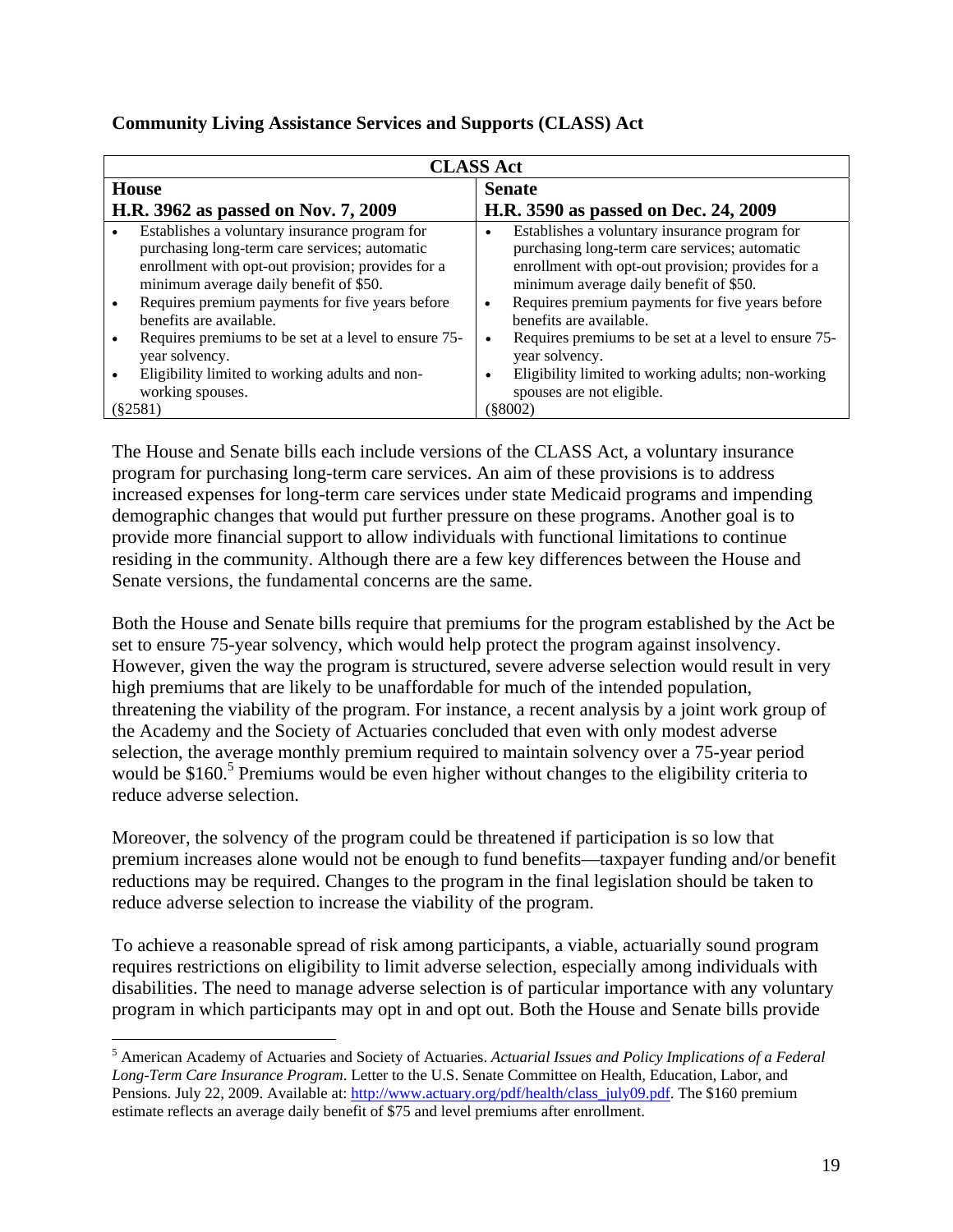for a five-year waiting period; however, the presence of this vesting period would not be enough to reduce the risk associated with guaranteed issue to employees. Such adverse selection can be particularly problematic if eligibility is extended to non-working spouses, as in the House bill. Individuals with pre-existing/chronic conditions would have access to the benefits immediately following the five-year period, and the limited vesting period could encourage some individuals to delay participation until such need is apparent. The potential magnitude of this adverse selection, both at inception of the program and ongoing, could put the viability of the program at risk.

Without significant program changes to minimize adverse selection, the program would not be sustainable in the long term without premium increases or benefit reductions. An alternative approach that would reduce the impact of adverse selection would be to require eligible participants to be actively at work for at least 30 hours per week at the time they enroll in the program. This would encourage early participation and provide for a sufficient underwriting proxy. Enrollment by non-working spouses of employees on a guaranteed issue basis is a significant source of adverse selection, which also should be addressed for the program to be actuarially sound. Spouses should be subject to the actively-at-work requirement or subject to a short-form questionnaire that would serve as a proxy for the actively-at-work requirement.

Further program changes that could help increase sustainability include:

- The use of a benefit elimination period, a benefit period duration that is less than lifetime, and/or benefits that are paid based on a reimbursement basis rather than on a cash basis.
- An initial premium structure that provides for scheduled premium increases for active enrollees at either the annual CPI or an alternative annual rate.
- A consistent definition of eligibility for all benefits and benefit levels with use of the HIPAA-defined activities of daily living (ADL) triggers and cognitive impairment definitions.
- A marketing/education allowance in the premiums to increase participation levels.